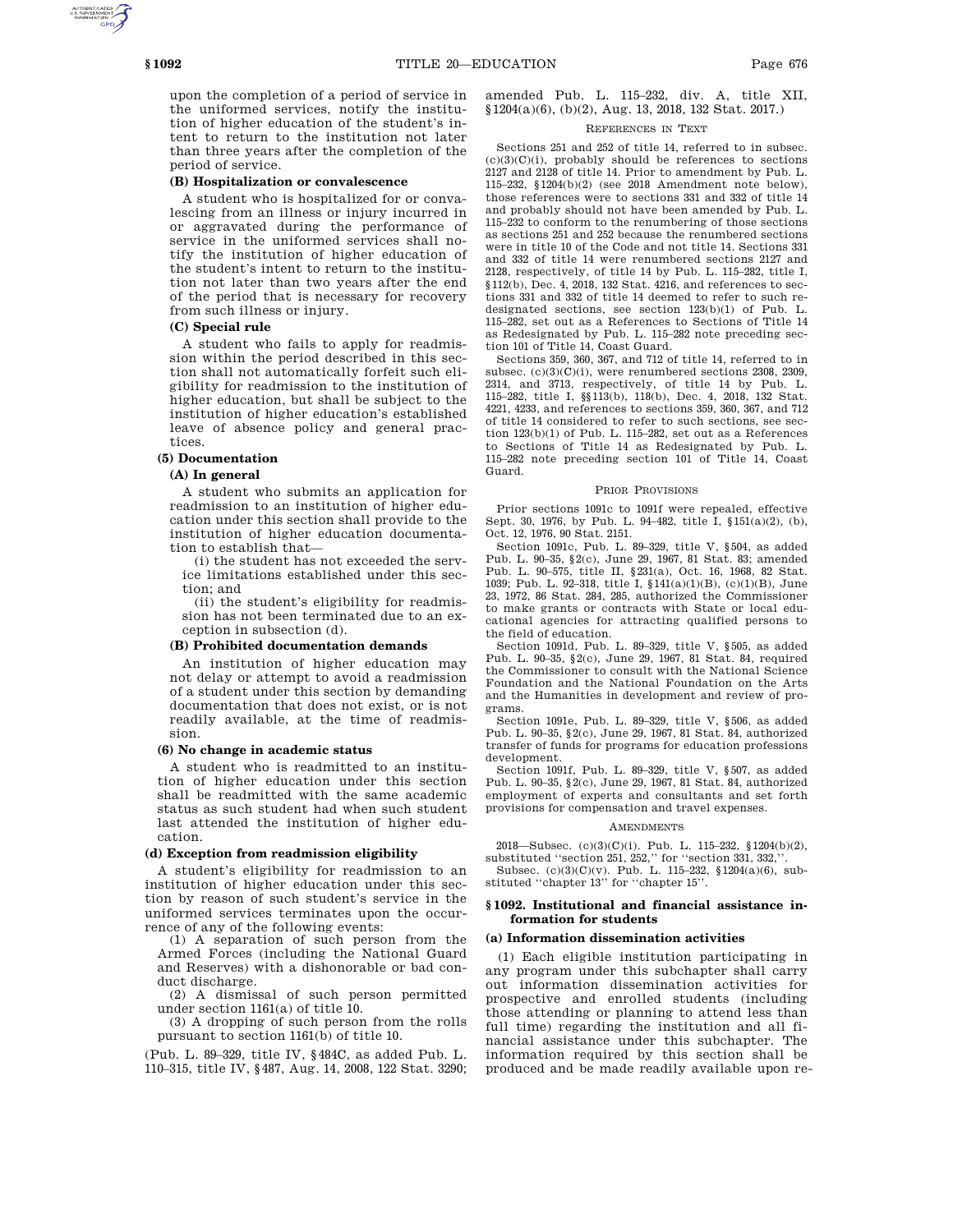quest, through appropriate publications, mailings, and electronic media, to an enrolled student and to any prospective student. Each eligible institution shall, on an annual basis, provide to all enrolled students a list of the information that is required to be provided by institutions to students by this section and section 444 of the General Education Provisions Act [20 U.S.C. 1232g] (commonly known as the ''Family Educational Rights and Privacy Act of 1974''), together with a statement of the procedures required to obtain such information. The information required by this section shall accurately describe—

(A) the student financial assistance programs available to students who enroll at such institution;

(B) the methods by which such assistance is distributed among student recipients who enroll at such institution;

(C) any means, including forms, by which application for student financial assistance is made and requirements for accurately preparing such application;

(D) the rights and responsibilities of students receiving financial assistance under this subchapter;

(E) the cost of attending the institution, including (i) tuition and fees, (ii) books and supplies, (iii) estimates of typical student room and board costs or typical commuting costs, and (iv) any additional cost of the program in which the student is enrolled or expresses a specific interest;

(F) a statement of—

(i) the requirements of any refund policy with which the institution is required to comply;

(ii) the requirements under section 1091b of this title for the return of grant or loan assistance provided under this subchapter; and

(iii) the requirements for officially withdrawing from the institution;

(G) the academic program of the institution, including (i) the current degree programs and other educational and training programs, (ii) the instructional, laboratory, and other physical plant facilities which relate to the academic program, (iii) the faculty and other instructional personnel, and (iv) any plans by the institution for improving the academic program of the institution;

(H) each person designated under subsection (c) of this section, and the methods by which and locations in which any person so designated may be contacted by students and prospective students who are seeking information required by this subsection;

(I) special facilities and services available to students with disabilities;

(J) the names of associations, agencies, or governmental bodies which accredit, approve, or license the institution and its programs, and the procedures under which any current or prospective student may obtain or review upon request a copy of the documents describing the institution's accreditation, approval, or licensing;

(K) the standards which the student must maintain in order to be considered to be making satisfactory progress, pursuant to section  $1091(a)(2)$  of this title;

(L) the completion or graduation rate of certificate- or degree-seeking, full-time, undergraduate students entering such institutions;

(M) the terms and conditions of the loans that students receive under parts B, D, and E;

(N) that enrollment in a program of study abroad approved for credit by the home institution may be considered enrollment in the home institution for purposes of applying for Federal student financial assistance;

(O) the campus crime report prepared by the institution pursuant to subsection (f), including all required reporting categories;

(P) institutional policies and sanctions related to copyright infringement, including—

(i) an annual disclosure that explicitly informs students that unauthorized distribution of copyrighted material, including unauthorized peer-to-peer file sharing, may subject the students to civil and criminal liabilities;

(ii) a summary of the penalties for violation of Federal copyright laws; and

(iii) a description of the institution's policies with respect to unauthorized peer-topeer file sharing, including disciplinary actions that are taken against students who engage in unauthorized distribution of copyrighted materials using the institution's information technology system;

(Q) student body diversity at the institution, including information on the percentage of enrolled, full-time students who—

(i) are male;

(ii) are female;

(iii) receive a Federal Pell Grant; and

(iv) are a self-identified member of a major racial or ethnic group;

(R) the placement in employment of, and types of employment obtained by, graduates of the institution's degree or certificate programs, gathered from such sources as alumni surveys, student satisfaction surveys, the National Survey of Student Engagement, the Community College Survey of Student Engagement, State data systems, or other relevant sources;

(S) the types of graduate and professional education in which graduates of the institution's four-year degree programs enrolled, gathered from such sources as alumni surveys, student satisfaction surveys, the National Survey of Student Engagement, State data systems, or other relevant sources;

(T) the fire safety report prepared by the institution pursuant to subsection (i);

(U) the retention rate of certificate- or degree-seeking, first-time, full-time, undergraduate students entering such institution; and

(V) institutional policies regarding vaccinations.

(2) For the purpose of this section, the term ''prospective student'' means any individual who has contacted an eligible institution requesting information concerning admission to that institution.

(3) In calculating the completion or graduation rate under subparagraph (L) of paragraph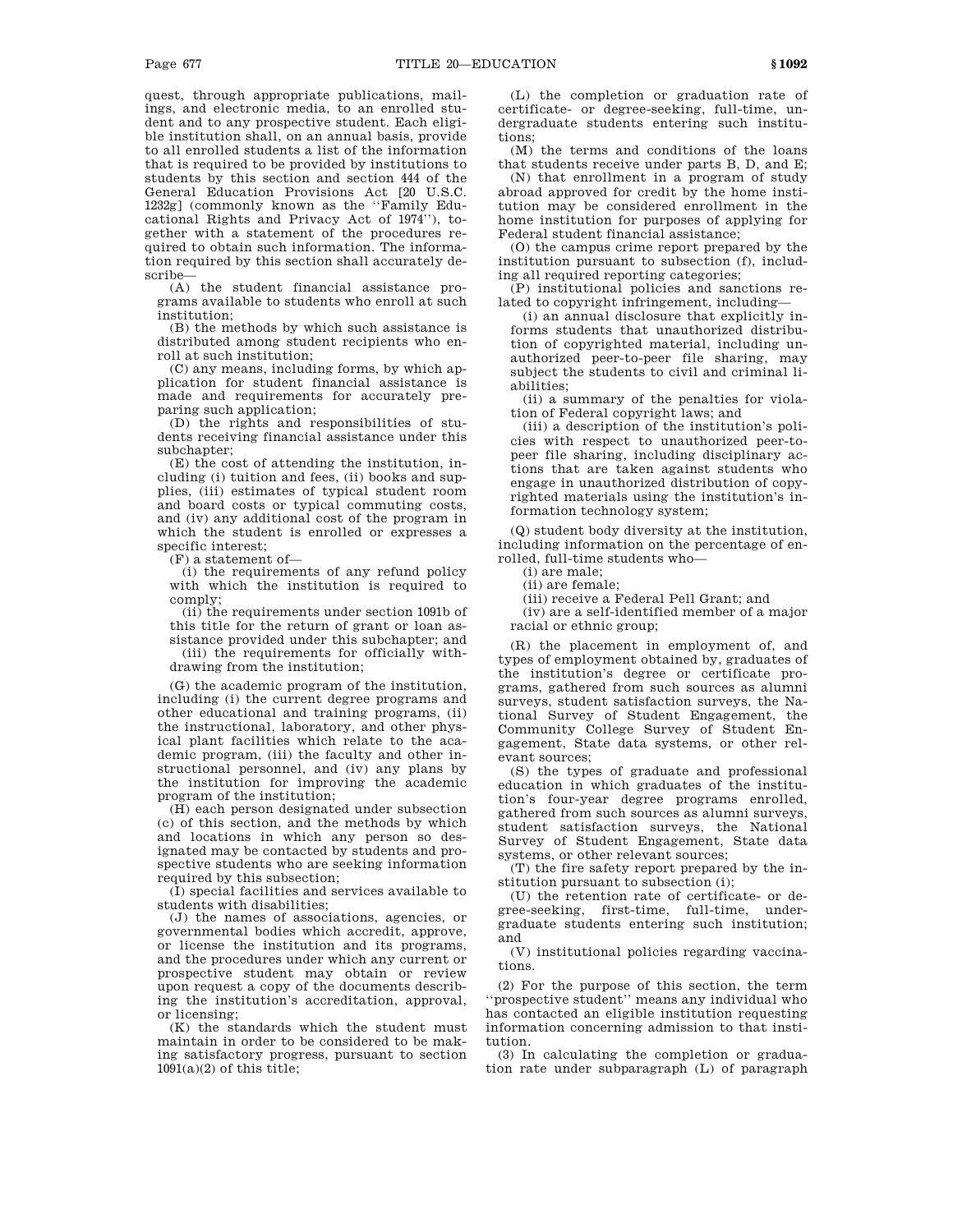(1) of this subsection or under subsection (e), a student shall be counted as a completion or graduation if, within 150 percent of the normal time for completion of or graduation from the program, the student has completed or graduated from the program, or enrolled in any program of an eligible institution for which the prior program provides substantial preparation. The information required to be disclosed under such subparagraph—

(A) shall be made available by July 1 each year to enrolled students and prospective students prior to the students enrolling or entering into any financial obligation; and

(B) shall cover the one-year period ending on August 31 of the preceding year.

(4) For purposes of this section, institutions may—

(A) exclude from the information disclosed in accordance with subparagraph (L) of paragraph (1) the completion or graduation rates of students who leave school to serve in the Armed Forces, on official church missions, or with a recognized foreign aid service of the Federal Government; or

(B) in cases where the students described in subparagraph (A) represent 20 percent or more of the certificate- or degree-seeking, full-time, undergraduate students at the institution, recalculate the completion or graduation rates of such students by excluding from the calculation described in paragraph (3) the time period during which such students were not enrolled due to their service in the Armed Forces, on official church missions, or with a recognized foreign aid service of the Federal Government.

(5) The Secretary shall permit any institution of higher education that is a member of an athletic association or athletic conference that has voluntarily published completion or graduation rate data or has agreed to publish data that, in the opinion of the Secretary, is substantially comparable to the information required under this subsection, to use such data to satisfy the requirements of this subsection.

(6) Each institution may provide supplemental information to enrolled and prospective students showing the completion or graduation rate for students described in paragraph (4) or for students transferring into the institution or information showing the rate at which students transfer out of the institution.

(7)(A)(i) Subject to clause (ii), the information disseminated under paragraph (1)(L), or reported under subsection (e), shall be disaggregated by gender, by each major racial and ethnic subgroup, by recipients of a Federal Pell Grant, by recipients of a loan made under part B or D (other than a loan made under section 1078–8 of this title or a Federal Direct Unsubsidized Stafford Loan) who did not receive a Federal Pell Grant, and by recipients of neither a Federal Pell Grant nor a loan made under part B or D (other than a loan made under section 1078–8 of this title or a Federal Direct Unsubsidized Stafford Loan), if the number of students in such subgroup or with such status is sufficient to yield statistically reliable information and reporting will not reveal personally identifiable

information about an individual student. If such number is not sufficient for such purposes, then the institution shall note that the institution enrolled too few of such students to so disclose or report with confidence and confidentiality.

(ii) The requirements of clause (i) shall not apply to two-year, degree-granting institutions of higher education until academic year 2011- 2012.

(B)(i) In order to assist two-year degree-granting institutions of higher education in meeting the requirements of paragraph  $(1)(L)$  and subsection (e), the Secretary, in consultation with the Commissioner for Education Statistics, shall, not later than 90 days after August 14, 2008, convene a group of representatives from diverse institutions of higher education, experts in the field of higher education policy, state<sup>1</sup> higher education officials, students, and other stakeholders in the higher education community, to develop recommendations regarding the accurate calculation and reporting of the information required to be disseminated or reported under paragraph (1)(L) and subsection (e) by two-year, degree-granting institutions of higher education. In developing such recommendations, the group of representatives shall consider the mission and role of two-year degree-granting institutions of higher education, and may recommend additional or alternative measures of student success for such institutions in light of the mission and role of such institutions.

(ii) The Secretary shall widely disseminate the recommendations required under this subparagraph to two-year, degree-granting institutions of higher education, the public, and the authorizing committees not later than 18 months after the first meeting of the group of representatives convened under clause (i).

(iii) The Secretary shall use the recommendations from the group of representatives convened under clause (i) to provide technical assistance to two-year, degree-granting institutions of higher education in meeting the requirements of paragraph (1)(L) and subsection (e).

(iv) The Secretary may modify the information required to be disseminated or reported under paragraph  $(1)(L)$  or subsection (e) by a two-year, degree-granting institution of higher education—

(I) based on the recommendations received under this subparagraph from the group of representatives convened under clause (i);

(II) to include additional or alternative measures of student success if the goals of the provisions of paragraph  $(1)(L)$  and subsection (e) can be met through additional means or comparable alternatives; and

(III) during the period beginning on August 14, 2008, and ending on June 30, 2011.

### **(b) Exit counseling for borrowers**

(1)(A) Each eligible institution shall, through financial aid offices or otherwise, provide counseling to borrowers of loans that are made, insured, or guaranteed under part B (other than loans made pursuant to section 1078–3 of this title or loans under section 1078–2 of this title

<sup>1</sup>So in original. Probably should be capitalized.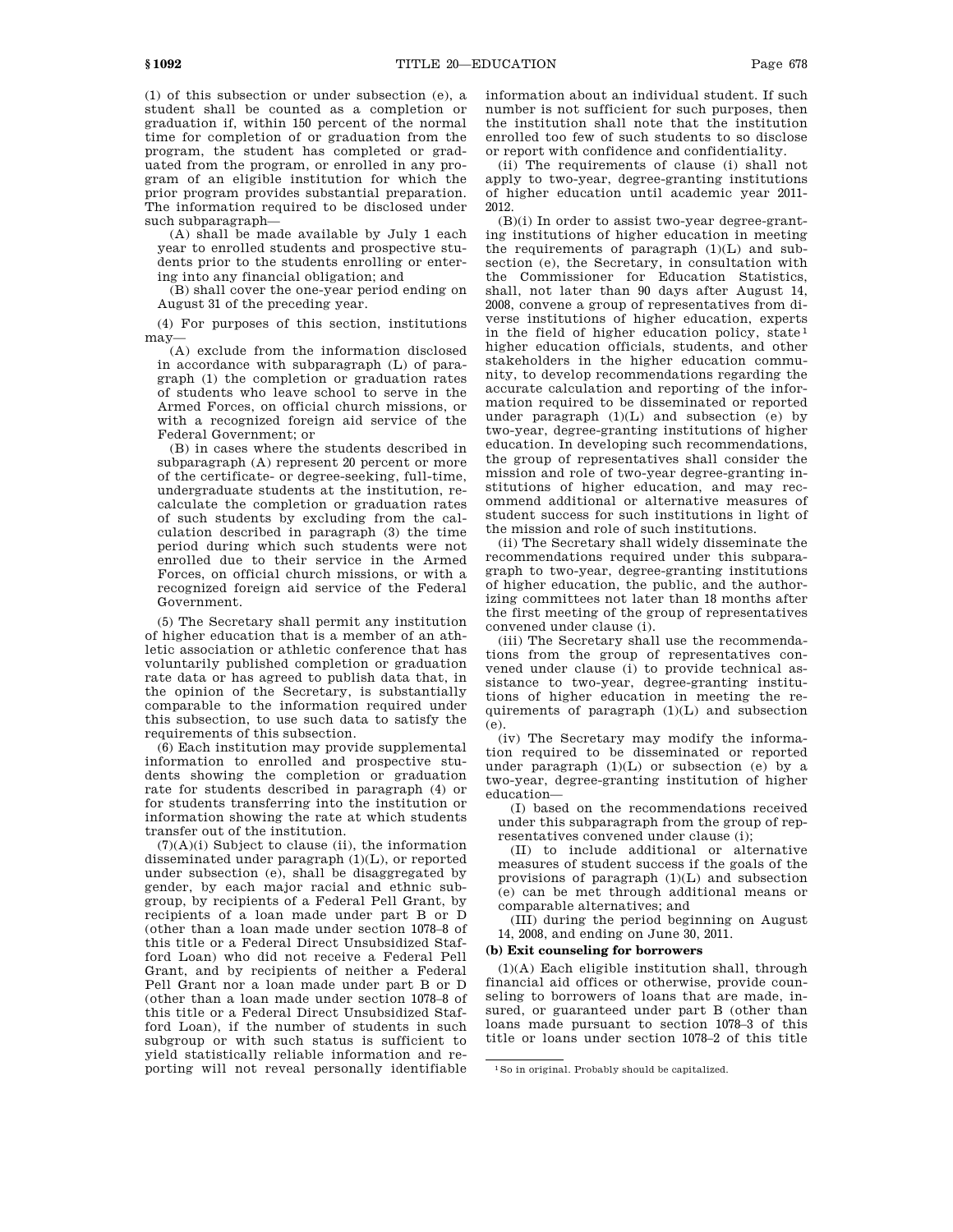made on behalf of a student) or made under part D (other than Federal Direct Consolidation Loans or Federal Direct PLUS Loans made on behalf of a student) or made under part E of this subchapter prior to the completion of the course of study for which the borrower enrolled at the institution or at the time of departure from such institution. The counseling required by this subsection shall include—

(i) information on the repayment plans available, including a description of the different features of each plan and sample information showing the average anticipated monthly payments, and the difference in interest paid and total payments, under each plan;

(ii) debt management strategies that are designed to facilitate the repayment of such indebtedness;

(iii) an explanation that the borrower has the options to prepay each loan, pay each loan on a shorter schedule, and change repayment plans;

(iv) for any loan forgiveness or cancellation provision of this subchapter, a general description of the terms and conditions under which the borrower may obtain full or partial forgiveness or cancellation of the principal and interest, and a copy of the information provided by the Secretary under section 1092(d) of this title;

(v) for any forbearance provision of this subchapter, a general description of the terms and conditions under which the borrower may defer repayment of principal or interest or be granted forbearance, and a copy of the information provided by the Secretary under section 1092(d) of this title;

(vi) the consequences of defaulting on a loan, including adverse credit reports, delinquent debt collection procedures under Federal law, and litigation;

(vii) information on the effects of using a consolidation loan under section 1078–3 of this title or a Federal Direct Consolidation Loan to discharge the borrower's loans under parts B, D, and E, including at a minimum—

(I) the effects of consolidation on total interest to be paid, fees to be paid, and length of repayment;

(II) the effects of consolidation on a borrower's underlying loan benefits, including grace periods, loan forgiveness, cancellation, and deferment opportunities;

(III) the option of the borrower to prepay

the loan or to change repayment plans; and (IV) that borrower benefit programs may vary among different lenders;

(viii) a general description of the types of tax benefits that may be available to borrowers; and

(ix) a notice to borrowers about the availability of the National Student Loan Data System and how the system can be used by a borrower to obtain information on the status of the borrower's loans; and

(B) In the case of borrower who leaves an institution without the prior knowledge of the institution, the institution shall attempt to provide the information described in subparagraph (A) to the student in writing.

(2)(A) Each eligible institution shall require that the borrower of a loan made under part B, D, or E submit to the institution, during the exit interview required by this subsection—

(i) the borrower's expected permanent address after leaving the institution (regardless of the reason for leaving);

(ii) the name and address of the borrower's expected employer after leaving the institution;

(iii) the address of the borrower's next of kin; and

(iv) any corrections in the institution's records relating the borrower's name, address, social security number, references, and driver's license number.

(B) The institution shall, within 60 days after the interview, forward any corrected or completed information received from the borrower to the guaranty agency indicated on the borrower's student aid records.

(C) Nothing in this subsection shall be construed to prohibit an institution of higher education from utilizing electronic means to provide personalized exit counseling.

# **(c) Financial assistance information personnel**

Each eligible institution shall designate an employee or group of employees who shall be available on a full-time basis to assist students or potential students in obtaining information as specified in subsection (a). The Secretary may, by regulation, waive the requirement that an employee or employees be available on a fulltime basis for carrying out responsibilities required under this section whenever an institution in which the total enrollment, or the portion of the enrollment participating in programs under this subchapter at that institution, is too small to necessitate such employee or employees being available on a full-time basis. No such waiver may include permission to exempt any such institution from designating a specific individual or a group of individuals to carry out the provisions of this section.

# **(d) Departmental publication of descriptions of assistance programs**

(1) The Secretary shall make available to eligible institutions, eligible lenders, and secondary schools descriptions of Federal student assistance programs including the rights and responsibilities of student and institutional participants, in order to (A) assist students in gaining information through institutional sources, and (B) assist institutions in carrying out the provisions of this section, so that individual and institutional participants will be fully aware of their rights and responsibilities under such programs. In particular, such information shall include information to enable students and prospective students to assess the debt burden and monthly and total repayment obligations that will be incurred as a result of receiving loans of varying amounts under this subchapter. Such information shall also include information on the various payment options available for student loans, including income-sensitive and income-based repayment plans for loans made, insured, or guaranteed under part B and incomecontingent and income-based repayment plans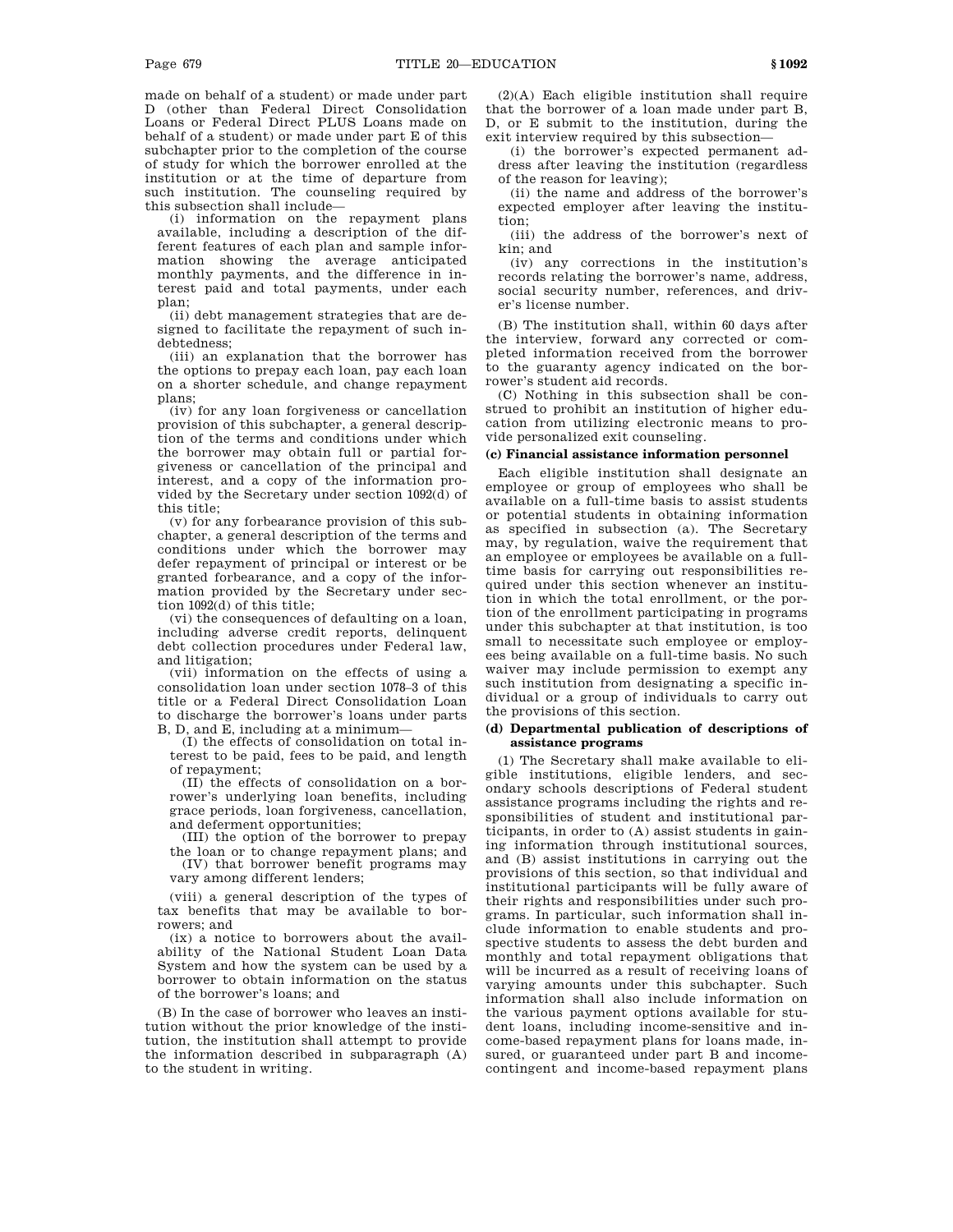for loans made under part D. In addition, such information shall include information to enable borrowers to assess the practical consequences of loan consolidation, including differences in deferment eligibility, interest rates, monthly payments, and finance charges, and samples of loan consolidation profiles to illustrate such consequences. The Secretary shall provide information concerning the specific terms and conditions under which students may obtain partial or total cancellation or defer repayment of loans for service, shall indicate (in terms of the Federal minimum wage) the maximum level of compensation and allowances that a student borrower may receive from a tax-exempt organization to qualify for a deferment, and shall explicitly state that students may qualify for such partial cancellations or deferments when they serve as a paid employee of a tax-exempt organization. The Secretary shall also provide information on loan forbearance, including the increase in debt that results from capitalization of interest. Such information shall be provided by eligible institutions and eligible lenders at any time that information regarding loan availability is provided to any student.

(2) The Secretary, to the extent the information is available, shall compile information describing State and other prepaid tuition programs and savings programs and disseminate such information to States, eligible institutions, students, and parents in departmental publications.

(3) The Secretary, to the extent practicable, shall update the Department's Internet site to include direct links to databases that contain information on public and private financial assistance programs. The Secretary shall only provide direct links to databases that can be accessed without charge and shall make reasonable efforts to verify that the databases included in a direct link are not providing fraudulent information. The Secretary shall prominently display adjacent to any such direct link a disclaimer indicating that a direct link to a database does not constitute an endorsement or recommendation of the database, the provider of the database, or any services or products of such provider. The Secretary shall provide additional direct links to information resources from which students may obtain information about fraudulent and deceptive practices in the provision of services related to student financial aid.

(4) The Secretary shall widely publicize the location of the information described in paragraph (1) among the public, eligible institutions, and eligible lenders, and promote the use of such information by prospective students, enrolled students, families of prospective and enrolled students, and borrowers.

## **(e) Disclosures required with respect to athletically related student aid**

(1) Each institution of higher education which participates in any program under this subchapter and is attended by students receiving athletically related student aid shall annually submit a report to the Secretary which contains—

(A) the number of students at the institution of higher education who received athletically related student aid broken down by race and sex in the following sports: basketball, football, baseball, cross country/track, and all other sports combined;

(B) the number of students at the institution of higher education, broken down by race and sex;

(C) the completion or graduation rate for students at the institution of higher education who received athletically related student aid broken down by race and sex in the following sports: basketball, football, baseball, cross country/track and all other sports combined;

(D) the completion or graduation rate for students at the institution of higher education, broken down by race and sex;

(E) the average completion or graduation rate for the 4 most recent completing or graduating classes of students at the institution of higher education who received athletically related student aid broken down by race and sex in the following categories: basketball, football, baseball, cross country/track, and all other sports combined; and

(F) the average completion or graduation rate for the 4 most recent completing or graduating classes of students at the institution of higher education broken down by race and sex.

(2) When an institution described in paragraph (1) of this subsection offers a potential student athlete athletically related student aid, such institution shall provide to the student and the student's parents, guidance counselor, and coach the information contained in the report submitted by such institution pursuant to paragraph (1). If the institution is a member of a national collegiate athletic association that compiles graduation rate data on behalf of the association's member institutions that the Secretary determines is substantially comparable to the information described in paragraph (1), the distribution of the compilation of such data to all secondary schools in the United States shall fulfill the responsibility of the institution to provide information to a prospective student athlete's guidance counselor and coach.

(3) For purposes of this subsection, institutions may—

(A) exclude from the reporting requirements under paragraphs (1) and (2) the completion or graduation rates of students and student athletes who leave school to serve in the Armed Forces, on official church missions, or with a recognized foreign aid service of the Federal Government; or

(B) in cases where the students described in subparagraph (A) represent 20 percent or more of the certificate- or degree-seeking, full-time, undergraduate students at the institution, calculate the completion or graduation rates of such students by excluding from the calculations described in paragraph (1) the time period during which such students were not enrolled due to their service in the Armed Forces, on official church missions, or with a recognized foreign aid service of the Federal Government.

(4) Each institution of higher education described in paragraph (1) may provide supplemental information to students and the Sec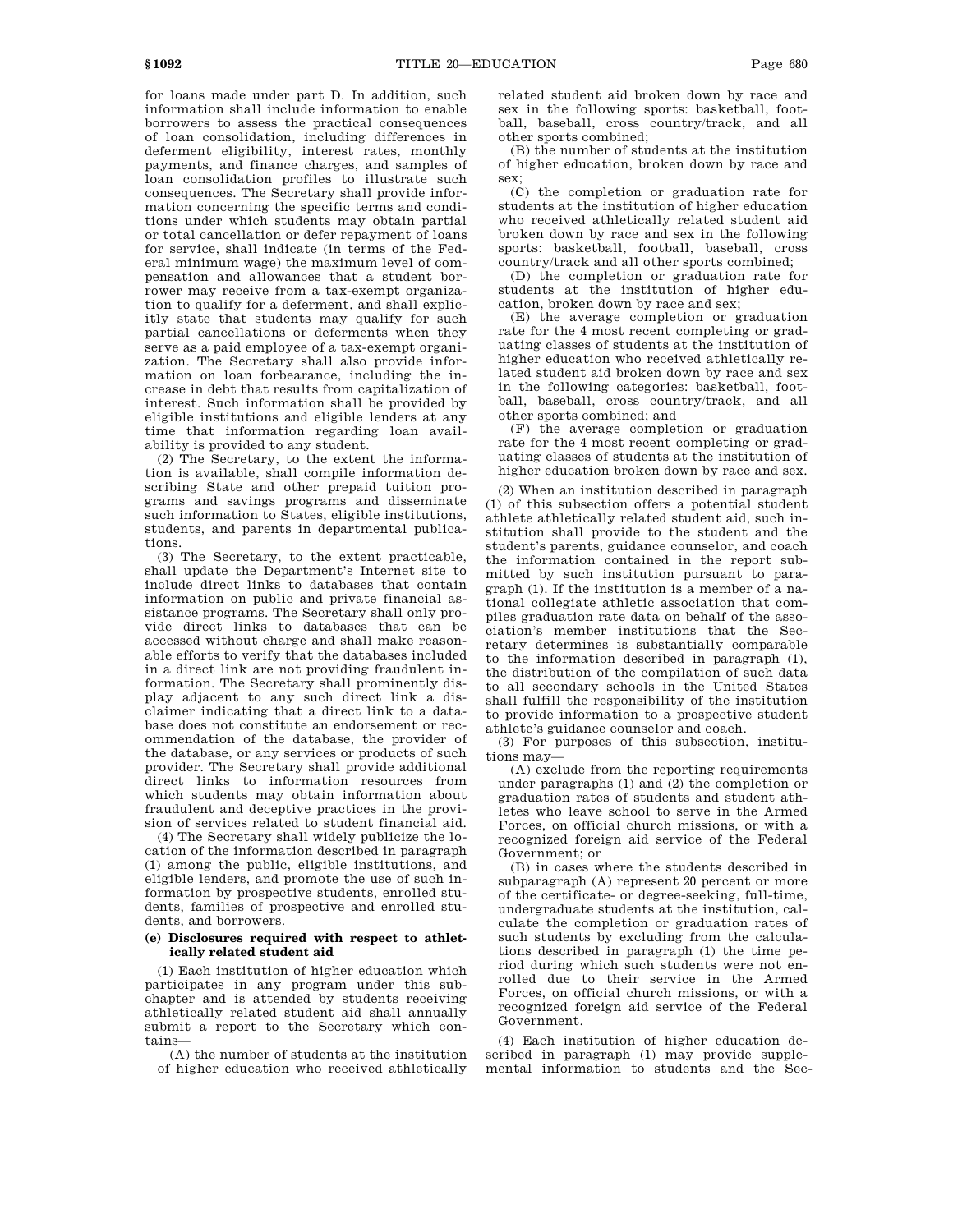retary showing the completion or graduation rate when such completion or graduation rate includes students transferring into and out of such institution.

(5) The Secretary, using the reports submitted under this subsection, shall compile and publish a report containing the information required under paragraph (1) broken down by—

(A) individual institutions of higher education; and

(B) athletic conferences recognized by the National Collegiate Athletic Association and the National Association of Intercollegiate Athletics.

(6) The Secretary shall waive the requirements of this subsection for any institution of higher education that is a member of an athletic association or athletic conference that has voluntarily published completion or graduation rate data or has agreed to publish data that, in the opinion of the Secretary, is substantially comparable to the information required under this subsection.

(7) The Secretary, in conjunction with the National Junior College Athletic Association, shall develop and obtain data on completion or graduation rates from two-year colleges that award athletically related student aid. Such data shall, to the extent practicable, be consistent with the reporting requirements set forth in this section.

(8) For purposes of this subsection, the term ''athletically related student aid'' means any scholarship, grant, or other form of financial assistance the terms of which require the recipient to participate in a program of intercollegiate athletics at an institution of higher education in order to be eligible to receive such assistance.

(9) The reports required by this subsection shall be due each July 1 and shall cover the 1 year period ending August 31 of the preceding year.

# **(f) Disclosure of campus security policy and campus crime statistics**

(1) Each eligible institution participating in any program under this subchapter, other than a foreign institution of higher education, shall on August 1, 1991, begin to collect the following information with respect to campus crime statistics and campus security policies of that institution, and beginning September 1, 1992, and each year thereafter, prepare, publish, and distribute, through appropriate publications or mailings, to all current students and employees, and to any applicant for enrollment or employment upon request, an annual security report containing at least the following information with respect to the campus security policies and campus crime statistics of that institution:

(A) A statement of current campus policies regarding procedures and facilities for students and others to report criminal actions or other emergencies occurring on campus and policies concerning the institution's response to such reports.

(B) A statement of current policies concerning security and access to campus facilities, including campus residences, and security considerations used in the maintenance of campus facilities.

(C) A statement of current policies concerning campus law enforcement, including—

(i) the law enforcement authority of campus security personnel;

(ii) the working relationship of campus security personnel with State and local law enforcement agencies, including whether the institution has agreements with such agencies, such as written memoranda of understanding, for the investigation of alleged criminal offenses; and

(iii) policies which encourage accurate and prompt reporting of all crimes to the campus police and the appropriate law enforcement agencies, when the victim of such crime elects or is unable to make such a report.

(D) A description of the type and frequency of programs designed to inform students and employees about campus security procedures and practices and to encourage students and employees to be responsible for their own security and the security of others.

(E) A description of programs designed to inform students and employees about the prevention of crimes.

(F) Statistics concerning the occurrence on campus, in or on noncampus buildings or property, and on public property during the most recent calendar year, and during the 2 preceding calendar years for which data are available—

(i) of the following criminal offenses reported to campus security authorities or local police agencies:

(I) murder;

(II) sex offenses, forcible or nonforcible;

(III) robbery;

(IV) aggravated assault;

(V) burglary;

(VI) motor vehicle theft;

(VII) manslaughter;

(VIII) arson;

(IX) arrests or persons referred for campus disciplinary action for liquor law violations, drug-related violations, and weapons possession; and

(ii) of the crimes described in subclauses (I) through (VIII) of clause (i), of larcenytheft, simple assault, intimidation, and destruction, damage, or vandalism of property, and of other crimes involving bodily injury to any person, in which the victim is intentionally selected because of the actual or perceived race, gender, religion, national origin, sexual orientation, gender identity,,2 ethnicity, or disability of the victim that are reported to campus security authorities or local police agencies, which data shall be collected and reported according to category of prejudice; and

(iii) of domestic violence, dating violence, and stalking incidents that were reported to campus security authorities or local police agencies.

(G) A statement of policy concerning the monitoring and recording through local police agencies of criminal activity at off-campus student organizations which are recognized by the institution and that are engaged in by stu-

<sup>2</sup>So in original.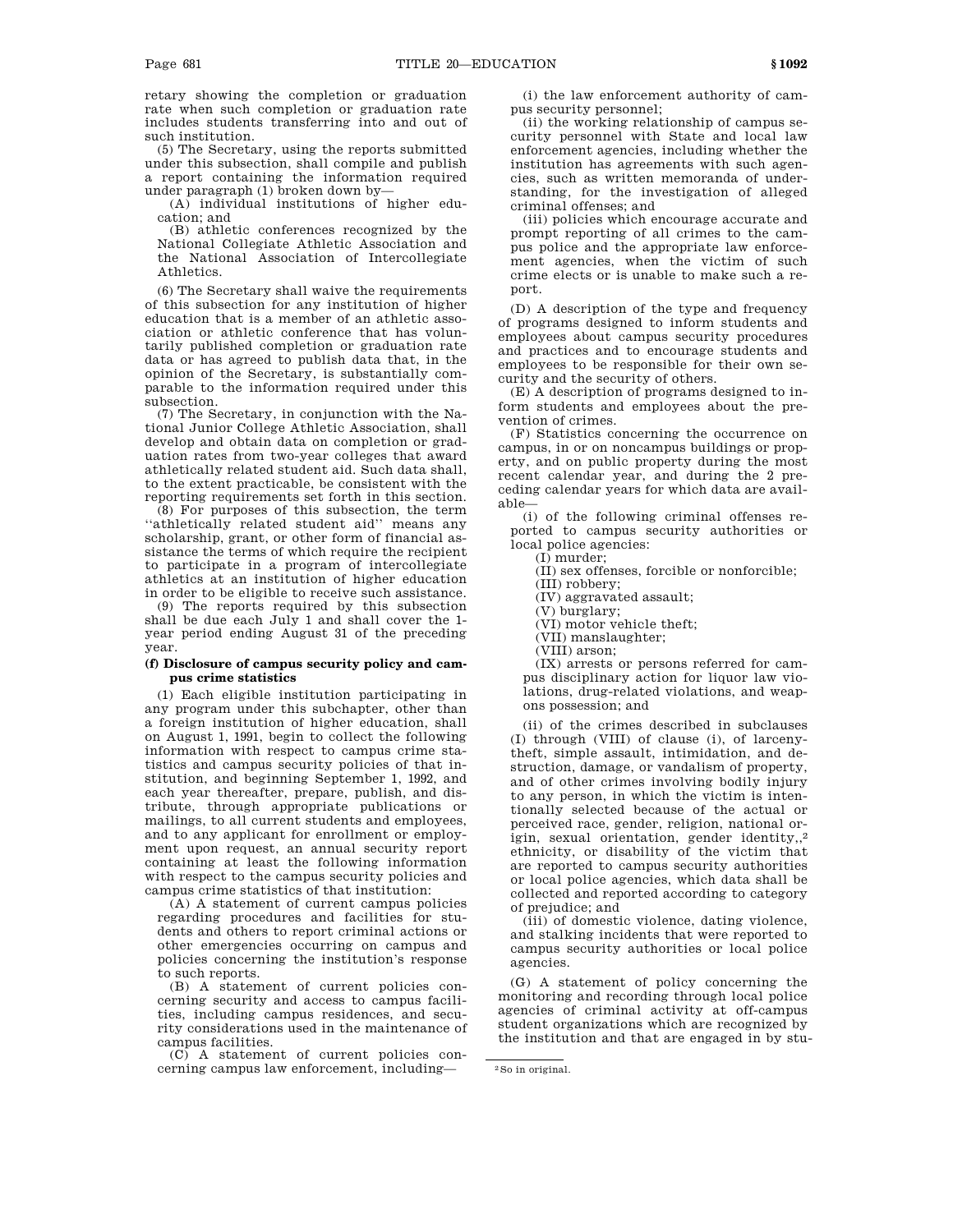dents attending the institution, including those student organizations with off-campus housing facilities.

(H) A statement of policy regarding the possession, use, and sale of alcoholic beverages and enforcement of State underage drinking laws and a statement of policy regarding the possession, use, and sale of illegal drugs and enforcement of Federal and State drug laws and a description of any drug or alcohol abuse education programs as required under section 1011i of this title.

(I) A statement advising the campus community where law enforcement agency information provided by a State under section  $14071(j)^3$  of title 42, concerning registered sex offenders may be obtained, such as the law enforcement office of the institution, a local law enforcement agency with jurisdiction for the campus, or a computer network address.

 $(J)$  A statement of current campus policies regarding immediate emergency response and evacuation procedures, including the use of electronic and cellular communication (if appropriate), which policies shall include procedures to—

(i) immediately notify the campus community upon the confirmation of a significant emergency or dangerous situation involving an immediate threat to the health or safety of students or staff occurring on the campus, as defined in paragraph (6), unless issuing a notification will compromise efforts to contain the emergency;

(ii) publicize emergency response and evacuation procedures on an annual basis in a manner designed to reach students and staff; and

(iii) test emergency response and evacuation procedures on an annual basis.

(2) Nothing in this subsection shall be construed to authorize the Secretary to require particular policies, procedures, or practices by institutions of higher education with respect to campus crimes or campus security.

(3) Each institution participating in any program under this subchapter, other than a foreign institution of higher education, shall make timely reports to the campus community on crimes considered to be a threat to other students and employees described in paragraph (1)(F) that are reported to campus security or local law police agencies. Such reports shall be provided to students and employees in a manner that is timely, that withholds the names of victims as confidential, and that will aid in the prevention of similar occurrences.

(4)(A) Each institution participating in any program under this subchapter, other than a foreign institution of higher education, that maintains a police or security department of any kind shall make, keep, and maintain a daily log, written in a form that can be easily understood, recording all crimes reported to such police or security department, including—

(i) the nature, date, time, and general location of each crime; and

(ii) the disposition of the complaint, if known.

(B)(i) All entries that are required pursuant to this paragraph shall, except where disclosure of such information is prohibited by law or such disclosure would jeopardize the confidentiality of the victim, be open to public inspection within two business days of the initial report being made to the department or a campus security authority.

(ii) If new information about an entry into a log becomes available to a police or security department, then the new information shall be recorded in the log not later than two business days after the information becomes available to the police or security department.

(iii) If there is clear and convincing evidence that the release of such information would jeopardize an ongoing criminal investigation or the safety of an individual, cause a suspect to flee or evade detection, or result in the destruction of evidence, such information may be withheld until that damage is no longer likely to occur from the release of such information.

(5) On an annual basis, each institution participating in any program under this subchapter, other than a foreign institution of higher education, shall submit to the Secretary a copy of the statistics required to be made available under paragraph  $(1)(F)$ . The Secretary shall—

(A) review such statistics and report to the authorizing committees on campus crime statistics by September 1, 2000;

(B) make copies of the statistics submitted to the Secretary available to the public; and

(C) in coordination with representatives of institutions of higher education, identify exemplary campus security policies, procedures, and practices and disseminate information concerning those policies, procedures, and practices that have proven effective in the reduction of campus crime.

 $(6)(A)$  In this subsection:

(i) The terms ''dating violence'', ''domestic violence'', and ''stalking'' have the meaning given such terms in section 12291(a) of title 34. (ii) The term ''campus'' means—

(I) any building or property owned or controlled by an institution of higher education within the same reasonably contiguous geographic area of the institution and used by the institution in direct support of, or in a manner related to, the institution's educational purposes, including residence halls; and

(II) property within the same reasonably contiguous geographic area of the institution that is owned by the institution but controlled by another person, is used by students, and supports institutional purposes (such as a food or other retail vendor).

(iii) The term ''noncampus building or property'' means—

(I) any building or property owned or controlled by a student organization recognized by the institution; and

(II) any building or property (other than a branch campus) owned or controlled by an institution of higher education that is used in direct support of, or in relation to, the institution's educational purposes, is used by

<sup>3</sup>See References in Text note below.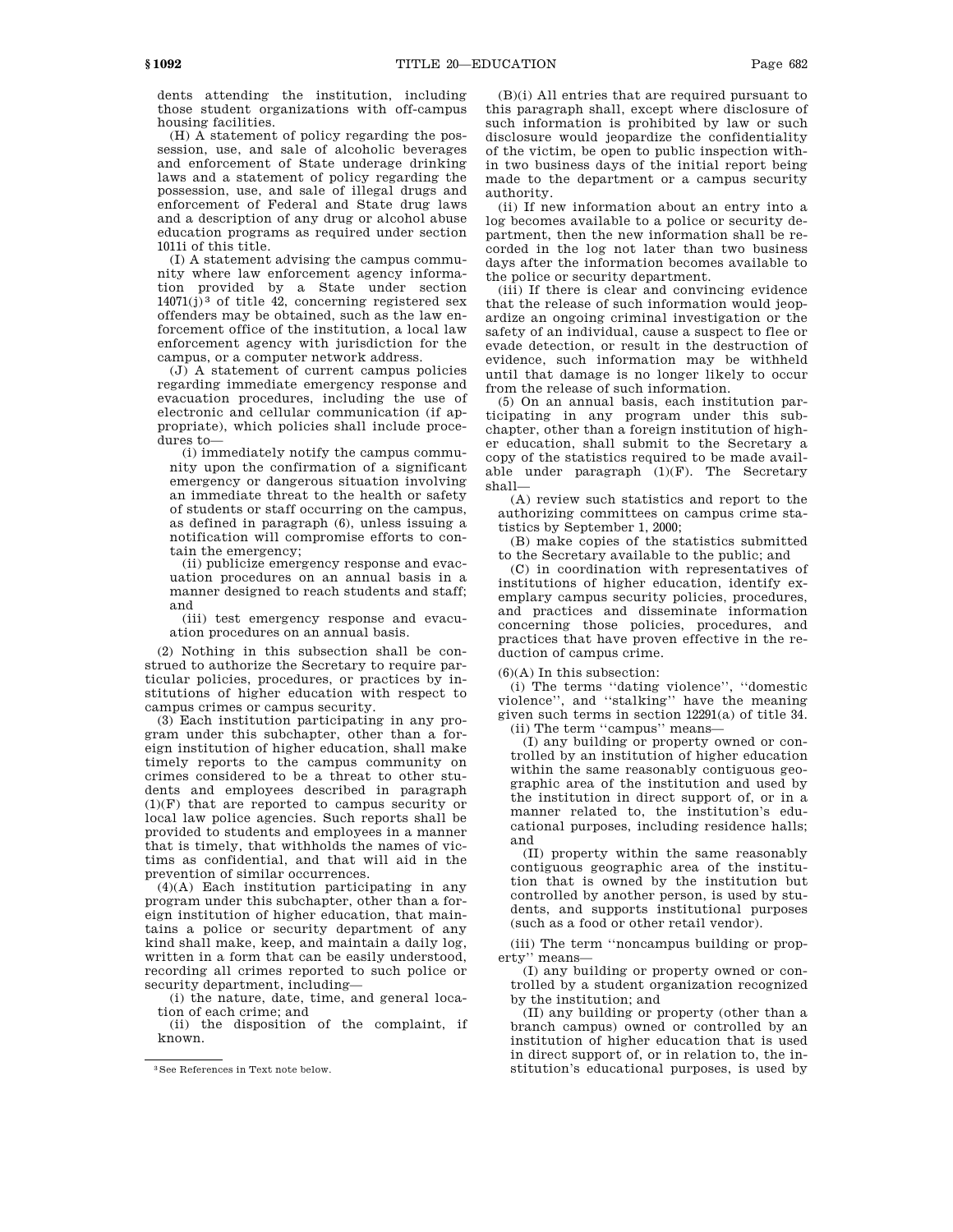students, and is not within the same reasonably contiguous geographic area of the institution.

(iv) The term ''public property'' means all public property that is within the same reasonably contiguous geographic area of the institution, such as a sidewalk, a street, other thoroughfare, or parking facility, and is adjacent to a facility owned or controlled by the institution if the facility is used by the institution in direct support of, or in a manner related to the institution's educational purposes.

(v) The term ''sexual assault'' means an offense classified as a forcible or nonforcible sex offense under the uniform crime reporting system of the Federal Bureau of Investigation.

(B) In cases where branch campuses of an institution of higher education, schools within an institution of higher education, or administrative divisions within an institution are not within a reasonably contiguous geographic area, such entities shall be considered separate campuses for purposes of the reporting requirements of this section.

(7) The statistics described in clauses (i) and (ii) of paragraph  $(1)(F)$  shall be compiled in accordance with the definitions used in the uniform crime reporting system of the Department of Justice, Federal Bureau of Investigation, and the modifications in such definitions as implemented pursuant to the Hate Crime Statistics Act. For the offenses of domestic violence, dating violence, and stalking, such statistics shall be compiled in accordance with the definitions used in section 12291(a) of title 34. Such statistics shall not identify victims of crimes or persons accused of crimes.

(8)(A) Each institution of higher education participating in any program under this subchapter and title IV of the Economic Opportunity Act of 1964,3 other than a foreign institution of higher education, shall develop and distribute as part of the report described in paragraph (1) a statement of policy regarding—

(i) such institution's programs to prevent domestic violence, dating violence, sexual assault, and stalking; and

(ii) the procedures that such institution will follow once an incident of domestic violence, dating violence, sexual assault, or stalking has been reported, including a statement of the standard of evidence that will be used during any institutional conduct proceeding arising from such a report.

(B) The policy described in subparagraph (A) shall address the following areas:

(i) Education programs to promote the awareness of rape, acquaintance rape, domestic violence, dating violence, sexual assault, and stalking, which shall include—

(I) primary prevention and awareness programs for all incoming students and new employees, which shall include—

(aa) a statement that the institution of higher education prohibits the offenses of domestic violence, dating violence, sexual assault, and stalking;

(bb) the definition of domestic violence, dating violence, sexual assault, and stalking in the applicable jurisdiction;

(cc) the definition of consent, in reference to sexual activity, in the applicable jurisdiction:

(dd) safe and positive options for bystander intervention that may be carried out by an individual to prevent harm or intervene when there is a risk of domestic violence, dating violence, sexual assault, or stalking against a person other than such individual;

(ee) information on risk reduction to recognize warning signs of abusive behavior and how to avoid potential attacks; and

(ff) the information described in clauses (ii) through (vii); and

(II) ongoing prevention and awareness campaigns for students and faculty, including information described in items (aa) through (ff) of subclause (I).

(ii) Possible sanctions or protective measures that such institution may impose following a final determination of an institutional disciplinary procedure regarding rape, acquaintance rape, domestic violence, dating violence, sexual assault, or stalking.

(iii) Procedures victims should follow if a sex offense, domestic violence, dating violence, sexual assault, or stalking has occurred, including information in writing about—

(I) the importance of preserving evidence as may be necessary to the proof of criminal domestic violence, dating violence, sexual assault, or stalking, or in obtaining a protection order;

(II) to whom the alleged offense should be reported;

(III) options regarding law enforcement and campus authorities, including notification of the victim's option to—

(aa) notify proper law enforcement authorities, including on-campus and local police;

(bb) be assisted by campus authorities in notifying law enforcement authorities if the victim so chooses; and

(cc) decline to notify such authorities; and

(IV) where applicable, the rights of victims and the institution's responsibilities regarding orders of protection, no contact orders, restraining orders, or similar lawful orders issued by a criminal, civil, or tribal court.

(iv) Procedures for institutional disciplinary action in cases of alleged domestic violence, dating violence, sexual assault, or stalking, which shall include a clear statement that—

(I) such proceedings shall—

(aa) provide a prompt, fair, and impartial investigation and resolution; and

(bb) be conducted by officials who receive annual training on the issues related to domestic violence, dating violence, sexual assault, and stalking and how to conduct an investigation and hearing process that protects the safety of victims and promotes accountability;

(II) the accuser and the accused are entitled to the same opportunities to have oth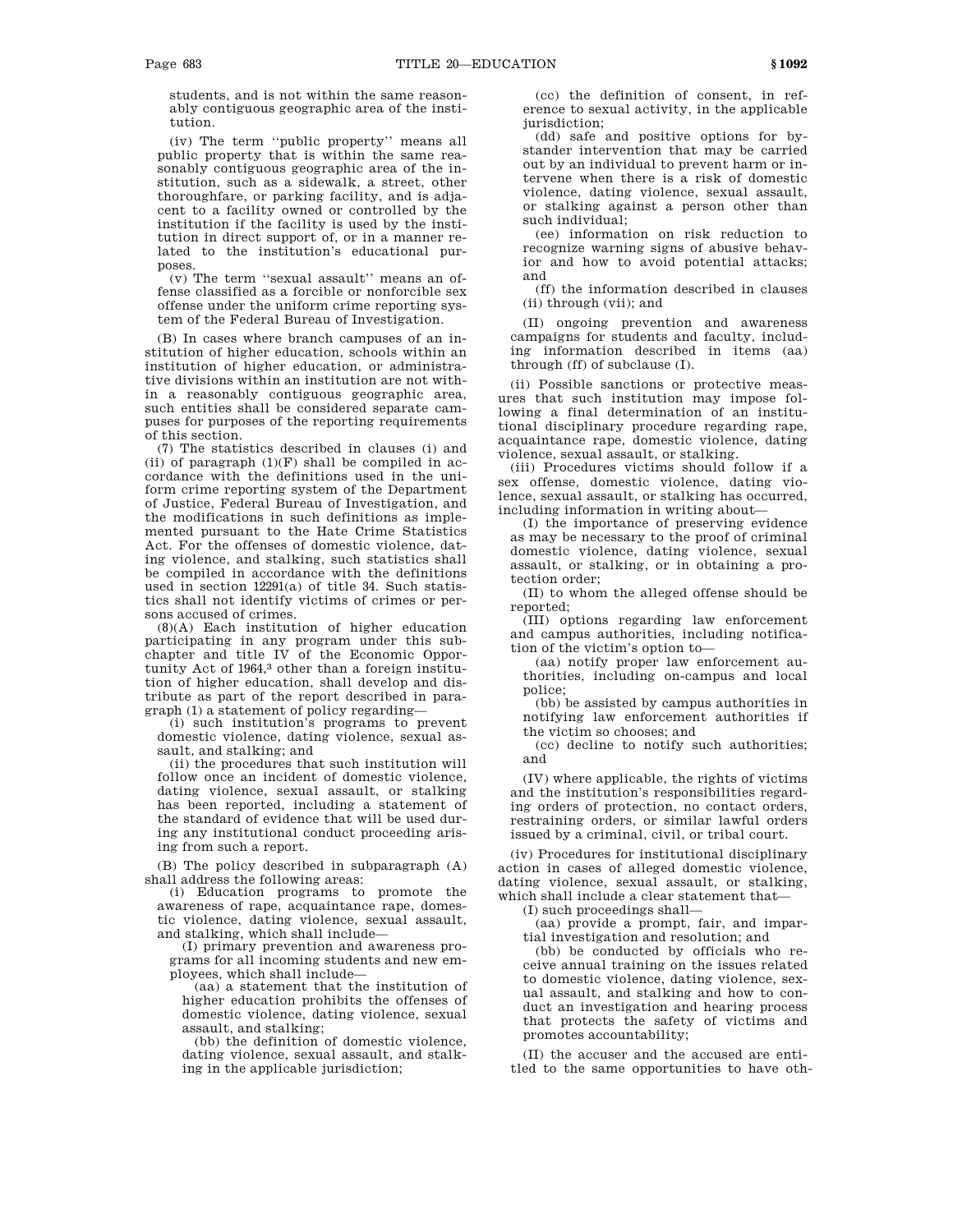ers present during an institutional disciplinary proceeding, including the opportunity to be accompanied to any related meeting or proceeding by an advisor of their choice; and

(III) both the accuser and the accused shall be simultaneously informed, in writing, of—

(aa) the outcome of any institutional disciplinary proceeding that arises from an allegation of domestic violence, dating violence, sexual assault, or stalking;

(bb) the institution's procedures for the accused and the victim to appeal the results of the institutional disciplinary proceeding;

(cc) of any change to the results that occurs prior to the time that such results become final; and

(dd) when such results become final.

(v) Information about how the institution will protect the confidentiality of victims, including how publicly-available recordkeeping will be accomplished without the inclusion of identifying information about the victim, to the extent permissible by law.

(vi) Written notification of students and employees about existing counseling, health, mental health, victim advocacy, legal assistance, and other services available for victims both on-campus and in the community.

(vii) Written notification of victims about options for, and available assistance in, changing academic, living, transportation, and working situations, if so requested by the victim and if such accommodations are reasonably available, regardless of whether the victim chooses to report the crime to campus police or local law enforcement.

(C) A student or employee who reports to an institution of higher education that the student or employee has been a victim of domestic violence, dating violence, sexual assault, or stalking, whether the offense occurred on or off campus, shall be provided with a written explanation of the student or employee's rights and options, as described in clauses (ii) through (vii) of subparagraph (B).

(9) The Secretary, in consultation with the Attorney General of the United States, shall provide technical assistance in complying with the provisions of this section to an institution of higher education who requests such assistance.

(10) Nothing in this section shall be construed to require the reporting or disclosure of privileged information.

(11) The Secretary shall report to the appropriate committees of Congress each institution of higher education that the Secretary determines is not in compliance with the reporting requirements of this subsection.

(12) For purposes of reporting the statistics with respect to crimes described in paragraph  $(1)(F)$ , an institution of higher education shall distinguish, by means of separate categories, any criminal offenses that occur—

(A) on campus;

(B) in or on a noncampus building or property;

(C) on public property; and

(D) in dormitories or other residential facilities for students on campus.

(13) Upon a determination pursuant to section 1094(c)(3)(B) of this title that an institution of higher education has substantially misrepresented the number, location, or nature of the crimes required to be reported under this subsection, the Secretary shall impose a civil penalty upon the institution in the same amount and pursuant to the same procedures as a civil penalty is imposed under section  $1094(c)(3)(B)$  of this title.

(14)(A) Nothing in this subsection may be construed to—

(i) create a cause of action against any institution of higher education or any employee of

such an institution for any civil liability; or

(ii) establish any standard of care.

(B) Notwithstanding any other provision of law, evidence regarding compliance or noncompliance with this subsection shall not be admissible as evidence in any proceeding of any court, agency, board, or other entity, except with respect to an action to enforce this subsection.

(15) The Secretary shall annually report to the authorizing committees regarding compliance with this subsection by institutions of higher education, including an up-to-date report on the Secretary's monitoring of such compliance.

(16)(A) The Secretary shall seek the advice and counsel of the Attorney General of the United States concerning the development, and dissemination to institutions of higher education, of best practices information about campus safety and emergencies.

(B) The Secretary shall seek the advice and counsel of the Attorney General of the United States and the Secretary of Health and Human Services concerning the development, and dissemination to institutions of higher education, of best practices information about preventing and responding to incidents of domestic violence, dating violence, sexual assault, and stalking, including elements of institutional policies that have proven successful based on evidencebased outcome measurements.

(17) No officer, employee, or agent of an institution participating in any program under this subchapter shall retaliate, intimidate, threaten, coerce, or otherwise discriminate against any individual for exercising their rights or responsibilities under any provision of this subsection.

(18) This subsection may be cited as the ''Jeanne Clery Disclosure of Campus Security Policy and Campus Crime Statistics Act''.

# **(g) Data required**

# **(1) In general**

Each coeducational institution of higher education that participates in any program under this subchapter, and has an intercollegiate athletic program, shall annually, for the immediately preceding academic year, prepare a report that contains the following information regarding intercollegiate athletics:

(A) The number of male and female fulltime undergraduates that attended the institution.

(B) A listing of the varsity teams that competed in intercollegiate athletic competition and for each such team the following data: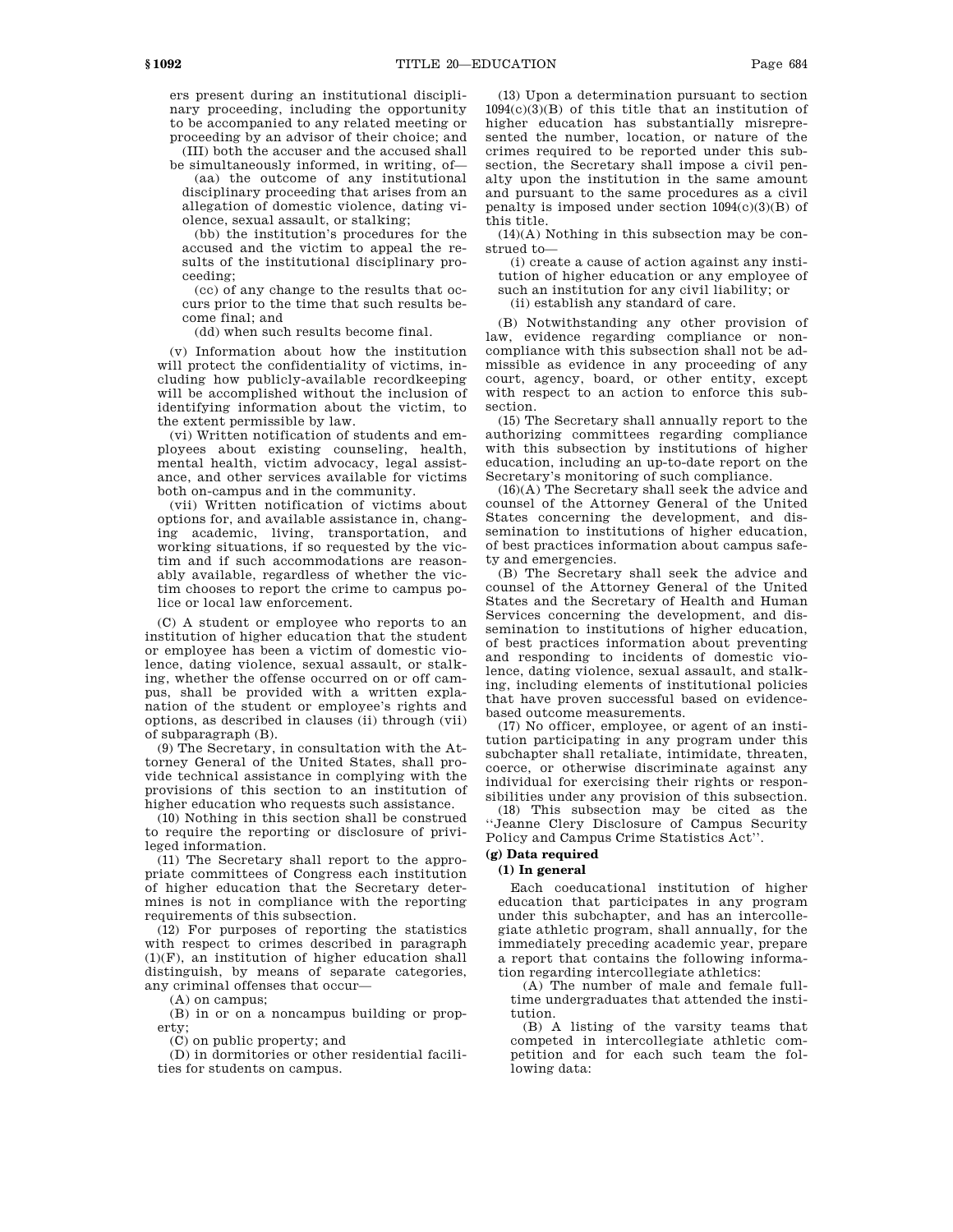(i) The total number of participants, by team, as of the day of the first scheduled contest for the team.

(ii) Total operating expenses attributable to such teams, except that an institution may also report such expenses on a per capita basis for each team and expenditures attributable to closely related teams such as track and field or swimming and diving, may be reported together, although such combinations shall be reported separately for men's and women's teams.

(iii) Whether the head coach is male or female and whether the head coach is assigned to that team on a full-time or parttime basis. Graduate assistants and volunteers who serve as head coaches shall be considered to be head coaches for the purposes of this clause.

(iv) The number of assistant coaches who are male and the number of assistant coaches who are female for each team and whether a particular coach is assigned to that team on a full-time or part-time basis. Graduate assistants and volunteers who serve as assistant coaches shall be considered to be assistant coaches for the purposes of this clause.

(C) The total amount of money spent on athletically related student aid, including the value of waivers of educational expenses, separately for men's and women's teams overall.

(D) The ratio of athletically related student aid awarded male athletes to athletically related student aid awarded female athletes.

(E) The total amount of expenditures on recruiting, separately for men's and women's teams overall.

(F) The total annual revenues generated across all men's teams and across all women's teams, except that an institution may also report such revenues by individual team.

(G) The average annual institutional salary of the head coaches of men's teams, across all offered sports, and the average annual institutional salary of the head coaches of women's teams, across all offered sports.

(H) The average annual institutional salary of the assistant coaches of men's teams, across all offered sports, and the average annual institutional salary of the assistant coaches of women's teams, across all offered sports.

(I)(i) The total revenues, and the revenues from football, men's basketball, women's basketball, all other men's sports combined and all other women's sports combined, derived by the institution from the institution's intercollegiate athletics activities.

(ii) For the purpose of clause (i), revenues from intercollegiate athletics activities allocable to a sport shall include (without limitation) gate receipts, broadcast revenues, appearance guarantees and options, concessions, and advertising, but revenues such as student activities fees or alumni contributions not so allocable shall be included in the calculation of total revenues only.

(J)(i) The total expenses, and the expenses attributable to football, men's basketball, women's basketball, all other men's sports combined, and all other women's sports combined, made by the institution for the institution's intercollegiate athletics activities.

(ii) For the purpose of clause (i), expenses for intercollegiate athletics activities allocable to a sport shall include (without limitation) grants-in-aid, salaries, travel, equipment, and supplies, but expenses such as general and administrative overhead not so allocable shall be included in the calculation of total expenses only.

# **(2) Special rule**

For the purposes of paragraph  $(1)(G)$ , if a coach has responsibilities for more than one team and the institution does not allocate such coach's salary by team, the institution should divide the salary by the number of teams for which the coach has responsibility and allocate the salary among the teams on a basis consistent with the coach's responsibilities for the different teams.

# **(3) Disclosure of information to students and public**

An institution of higher education described in paragraph (1) shall make available to students and potential students, upon request, and to the public, the information contained in the report described in paragraph (1), except that all students shall be informed of their right to request such information.

# **(4) Submission; report; information availability**

(A) On an annual basis, each institution of higher education described in paragraph (1) shall provide to the Secretary, within 15 days of the date that the institution makes available the report under paragraph (1), the information contained in the report.

(B) The Secretary shall ensure that the reports described in subparagraph (A) are made available to the public within a reasonable period of time.

(C) Not later than 180 days after October 7, 1998, the Secretary shall notify all secondary schools in all States regarding the availability of the information made available under paragraph (1), and how such information may be accessed.

# **(5) ''Operating expenses'' defined**

For the purposes of this subsection, the term ''operating expenses'' means expenditures on lodging and meals, transportation, officials, uniforms and equipment.

# **(h) Transfer of credit policies**

# **(1) Disclosure**

Each institution of higher education participating in any program under this subchapter shall publicly disclose, in a readable and comprehensible manner, the transfer of credit policies established by the institution which shall include a statement of the institution's current transfer of credit policies that includes, at a minimum—

(A) any established criteria the institution uses regarding the transfer of credit earned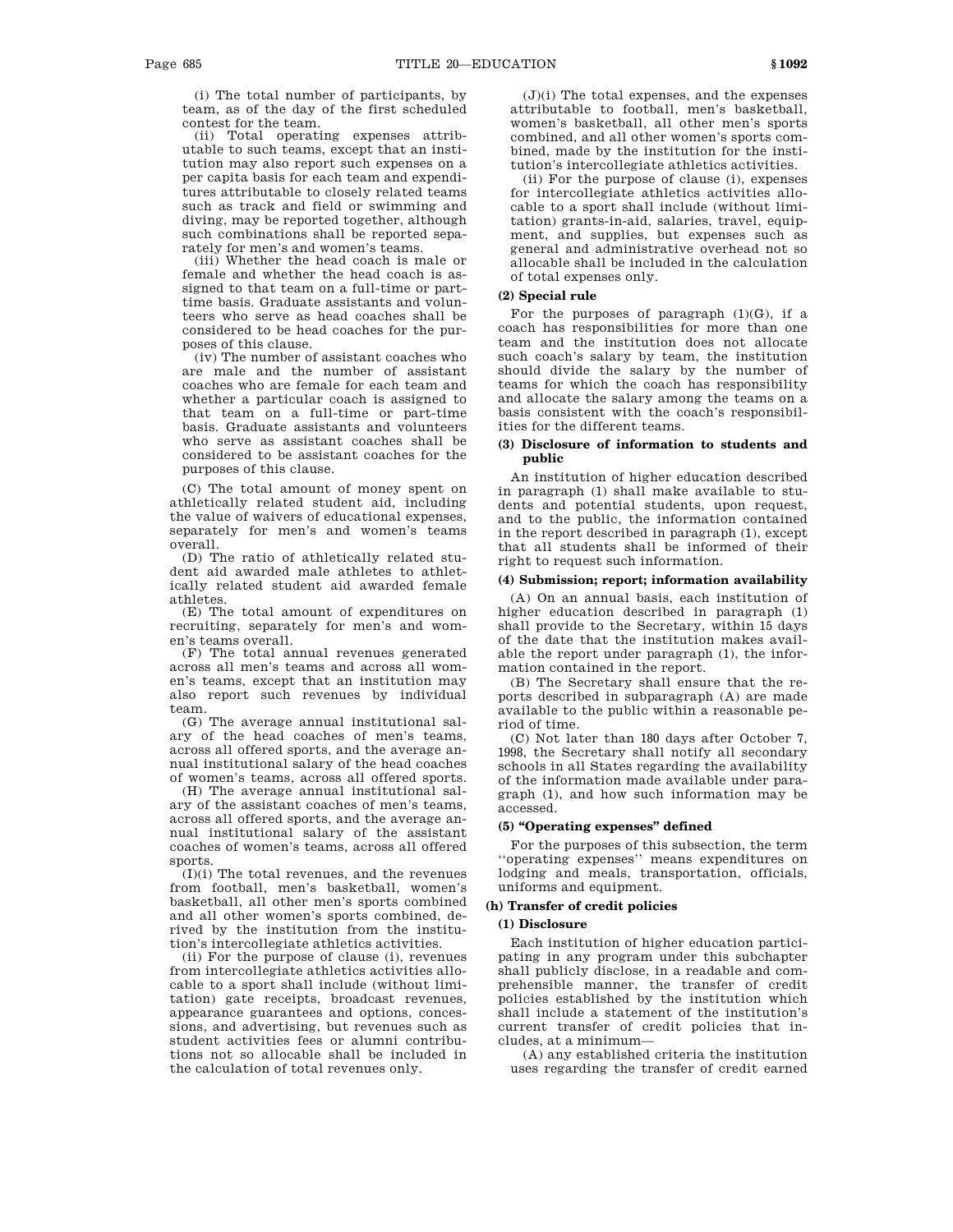at another institution of higher education; and

(B) a list of institutions of higher education with which the institution has established an articulation agreement.

## **(2) Rule of construction**

Nothing in this subsection shall be construed to—

(A) authorize the Secretary or the National Advisory Committee on Institutional Quality and Integrity to require particular policies, procedures, or practices by institutions of higher education with respect to transfer of credit;

(B) authorize an officer or employee of the Department to exercise any direction, supervision, or control over the curriculum, program of instruction, administration, or personnel of any institution of higher education, or over any accrediting agency or association;

(C) limit the application of the General Education Provisions Act [20 U.S.C. 1221 et seq.]; or

(D) create any legally enforceable right on the part of a student to require an institution of higher education to accept a transfer of credit from another institution.

## **(i) Disclosure of fire safety standards and measures**

## **(1) Annual fire safety reports on student housing required**

Each eligible institution participating in any program under this subchapter that maintains on-campus student housing facilities shall, on an annual basis, publish a fire safety report, which shall contain information with respect to the campus fire safety practices and standards of that institution, including—

(A) statistics concerning the following in each on-campus student housing facility during the most recent calendar years for which data are available:

(i) the number of fires and the cause of each fire;

(ii) the number of injuries related to a fire that result in treatment at a medical facility;

(iii) the number of deaths related to a fire; and

(iv) the value of property damage caused by a fire;

(B) a description of each on-campus student housing facility fire safety system, including the fire sprinkler system;

(C) the number of regular mandatory supervised fire drills;

(D) policies or rules on portable electrical appliances, smoking, and open flames (such as candles), procedures for evacuation, and policies regarding fire safety education and training programs provided to students, faculty, and staff; and

(E) plans for future improvements in fire safety, if determined necessary by such institution.

# **(2) Report to the Secretary**

Each institution described in paragraph (1) shall, on an annual basis, submit to the Secretary a copy of the statistics required to be made available under paragraph (1)(A).

# **(3) Current information to campus community**

Each institution described in paragraph (1) shall—

(A) make, keep, and maintain a log, recording all fires in on-campus student housing facilities, including the nature, date, time, and general location of each fire; and (B) make annual reports to the campus community on such fires.

# **(4) Responsibilities of the Secretary**

The Secretary shall—

(A) make the statistics submitted under paragraph (1)(A) to the Secretary available to the public; and

(B) in coordination with nationally recognized fire organizations and representatives of institutions of higher education, representatives of associations of institutions of higher education, and other organizations that represent and house a significant number of students—

(i) identify exemplary fire safety policies, procedures, programs, and practices, including the installation, to the technical standards of the National Fire Protection Association, of fire detection, prevention, and protection technologies in student housing, dormitories, and other buildings;

(ii) disseminate the exemplary policies, procedures, programs and practices described in clause (i) to the Administrator of the United States Fire Administration;

(iii) make available to the public information concerning those policies, procedures, programs, and practices that have proven effective in the reduction of fires; and

(iv) develop a protocol for institutions to review the status of their fire safety systems.

# **(5) Rules of construction**

Nothing in this subsection shall be construed to—

(A) authorize the Secretary to require particular policies, procedures, programs, or practices by institutions of higher education with respect to fire safety, other than with respect to the collection, reporting, and dissemination of information required by this subsection;

(B) affect section 444 of the General Education Provisions Act [20 U.S.C. 1232g] (commonly known as the ''Family Educational Rights and Privacy Act of 1974'') or the regulations issued under section 264 of the Health Insurance Portability and Accountability Act of 1996 (42 U.S.C. 1320d–2 note);

(C) create a cause of action against any institution of higher education or any employee of such an institution for any civil liability; or

(D) establish any standard of care.

# **(6) Compliance report**

The Secretary shall annually report to the authorizing committees regarding compliance with this subsection by institutions of higher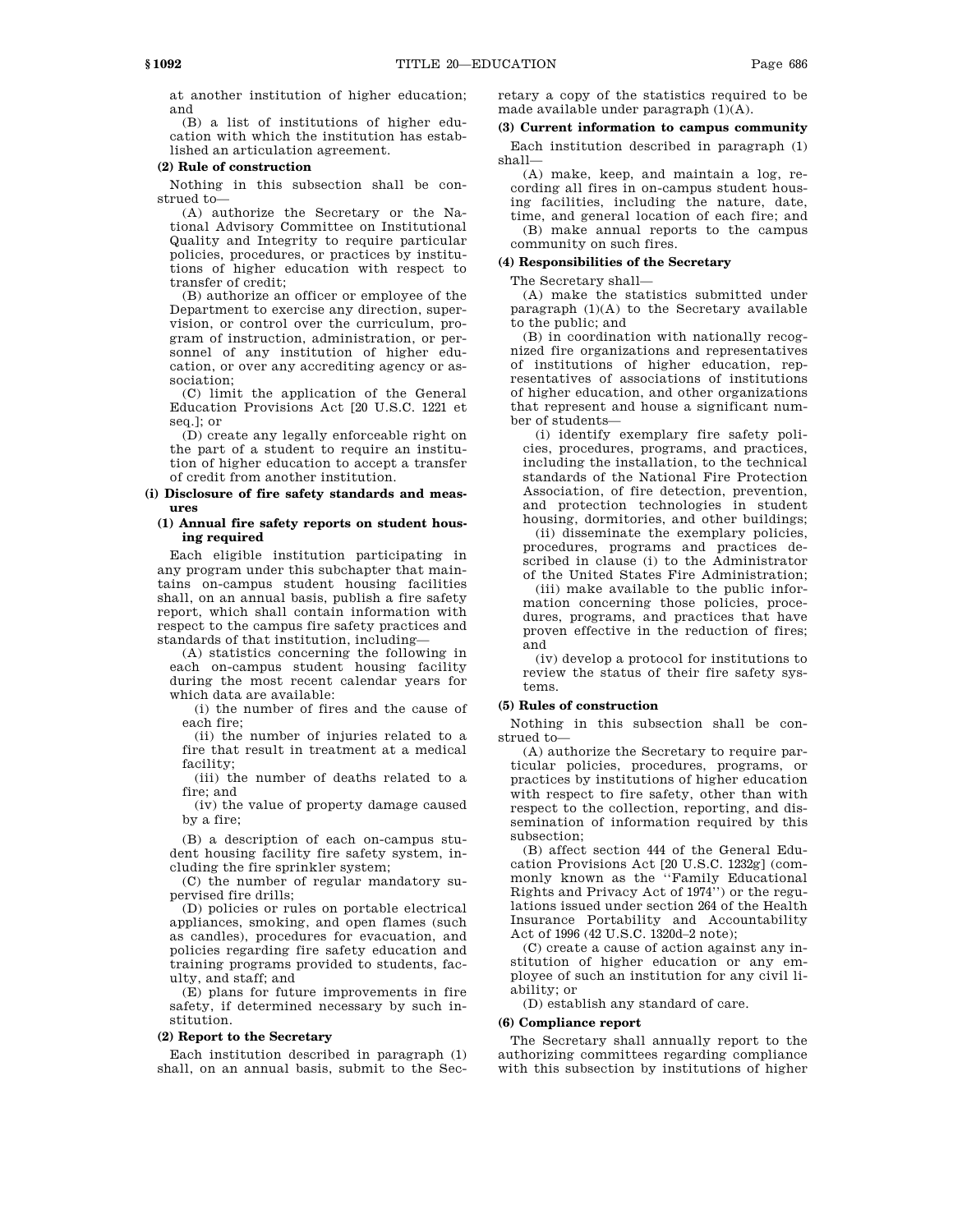education, including an up-to-date report on the Secretary's monitoring of such compliance.

## **(7) Evidence**

Notwithstanding any other provision of law, evidence regarding compliance or noncompliance with this subsection shall not be admissible as evidence in any proceeding of any court, agency, board, or other entity, except with respect to an action to enforce this subsection.

# **(j) Missing person procedures**

# **(1) Option and procedures**

Each institution of higher education that provides on-campus housing and participates in any program under this subchapter shall—

(A) establish a missing student notification policy for students who reside in oncampus housing that—

(i) informs each such student that such student has the option to identify an individual to be contacted by the institution not later than 24 hours after the time that the student is determined missing in accordance with official notification procedures established by the institution under subparagraph (B);

(ii) provides each such student a means to register confidential contact information in the event that the student is determined to be missing for a period of more than 24 hours;

(iii) advises each such student who is under 18 years of age, and not an emancipated individual, that the institution is required to notify a custodial parent or guardian not later 24 hours after the time that the student is determined to be missing in accordance with such procedures;

(iv) informs each such residing student that the institution will notify the appropriate law enforcement agency not later than 24 hours after the time that the student is determined missing in accordance with such procedures; and

(v) requires, if the campus security or law enforcement personnel has been notified and makes a determination that a student who is the subject of a missing person report has been missing for more than 24 hours and has not returned to the campus, the institution to initiate the emergency contact procedures in accordance with the student's designation; and

(B) establish official notification procedures for a missing student who resides in on-campus housing that—

(i) includes procedures for official notification of appropriate individuals at the institution that such student has been missing for more than 24 hours;

(ii) requires any official missing person report relating to such student be referred immediately to the institution's police or campus security department; and

(iii) if, on investigation of the official report, such department determines that the missing student has been missing for more than 24 hours, requires—

(I) such department to contact the individual identified by such student under subparagraph  $(A)(i)$ ;

(II) if such student is under 18 years of age, and not an emancipated individual, the institution to immediately contact the custodial parent or legal guardian of such student; and

(III) if subclauses (I) or (II) do not apply to a student determined to be a missing person, inform the appropriate law enforcement agency.

## **(2) Rule of construction**

Nothing in this subsection shall be construed—

(A) to provide a private right of action to any person to enforce any provision of this subsection; or

(B) to create a cause of action against any institution of higher education or any employee of the institution for any civil liability.

## **(k) Notice to students concerning penalties for drug violations**

# **(1) Notice upon enrollment**

Each institution of higher education shall provide to each student, upon enrollment, a separate, clear, and conspicuous written notice that advises the student of the penalties under section 1091(r) of this title.

## **(2) Notice after loss of eligibility**

An institution of higher education shall provide in a timely manner to each student who has lost eligibility for any grant, loan, or work-study assistance under this subchapter as a result of the penalties listed under section 1091(r)(1) of this title a separate, clear, and conspicuous written notice that notifies the student of the loss of eligibility and advises the student of the ways in which the student can regain eligibility under section  $1091(r)(2)$ of this title.

# **(***l***) Entrance counseling for borrowers**

# **(1) Disclosure required prior to disbursement (A) In general**

Each eligible institution shall, at or prior to the time of a disbursement to a first-time borrower of a loan made, insured, or guaranteed under part B (other than a loan made pursuant to section 1078–3 of this title or a loan made on behalf of a student pursuant to section 1078–2 of this title) or made under part D (other than a Federal Direct Consolidation Loan or a Federal Direct PLUS loan made on behalf of a student), ensure that the borrower receives comprehensive information on the terms and conditions of the loan and of the responsibilities the borrower has with respect to such loan in accordance with paragraph (2). Such information—

(i) shall be provided in a simple and understandable manner; and

(ii) may be provided—

(I) during an entrance counseling session conduction in person;

(II) on a separate written form provided to the borrower that the borrower signs and returns to the institution; or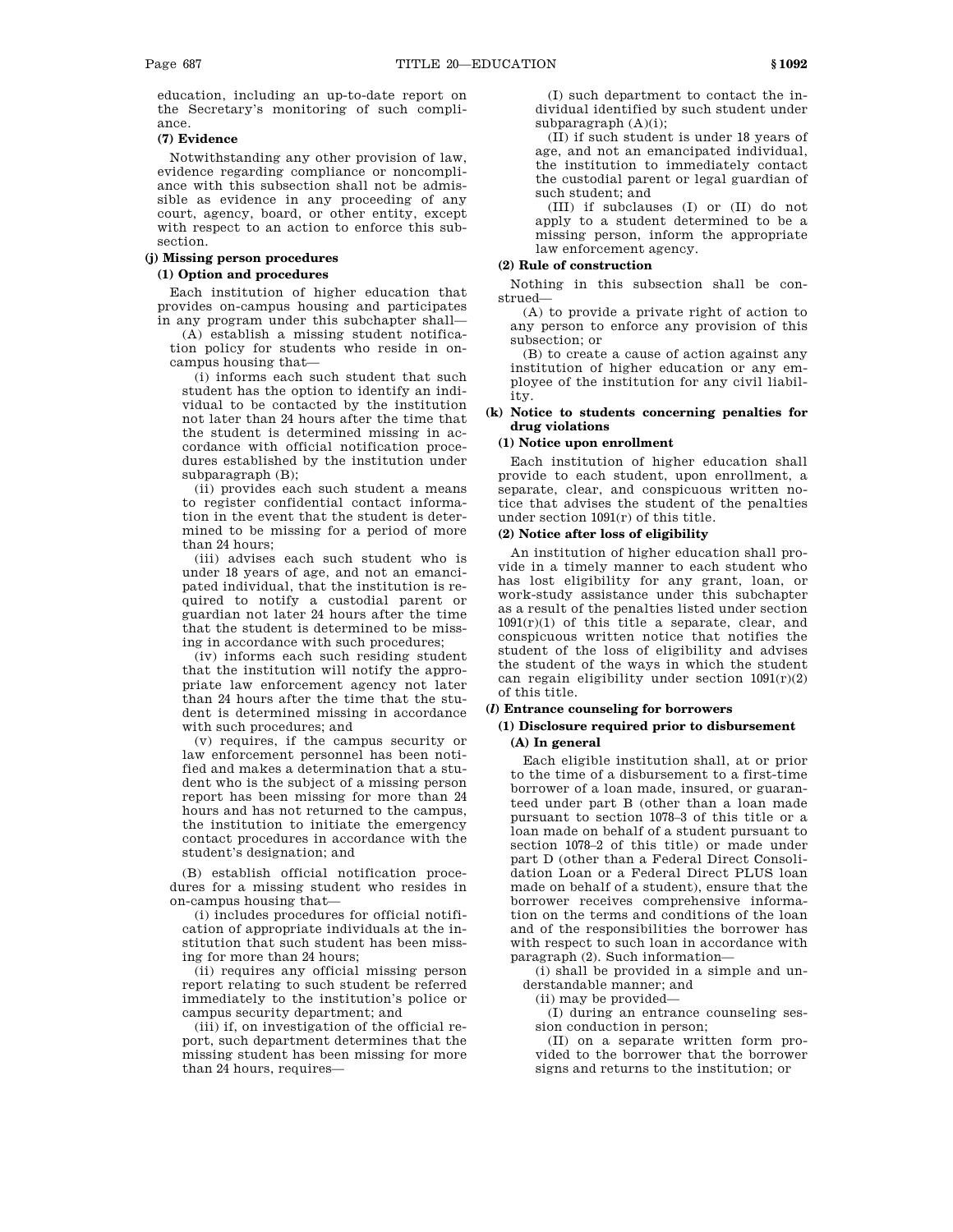(III) online, with the borrower acknowledging receipt of the information.

### **(B) Use of interactive programs**

The Secretary shall encourage institutions to carry out the requirements of subparagraph (A) through the use of interactive programs that test the borrower's understanding of the terms and conditions of the borrower's loans under part B or D, using simple and understandable language and clear formatting.

## **(2) Information to be provided**

The information to be provided to the borrower under paragraph (1)(A) shall include the following:

(A) To the extent practicable, the effect of accepting the loan to be disbursed on the eligibility of the borrower for other forms of student financial assistance.

(B) An explanation of the use of the master promissory note.

(C) Information on how interest accrues and is capitalized during periods when the interest is not paid by either the borrower or the Secretary.

(D) In the case of a loan made under section 1078–2 or 1078–8 of this title, a Federal Direct PLUS Loan, or a Federal Direct Unsubsidized Stafford Loan, the option of the borrower to pay the interest while the borrower is in school.

(E) The definition of half-time enrollment at the institution, during regular terms and summer school, if applicable, and the consequences of not maintaining half-time enrollment.

(F) An explanation of the importance of contacting the appropriate offices at the institution of higher education if the borrower withdraws prior to completing the borrower's program of study so that the institution can provide exit counseling, including information regarding the borrower's repayment options and loan consolidation.

(G) Sample monthly repayment amounts based on—

(i) a range of levels of indebtedness of— (I) borrowers of loans under section 1078 or 1078–8 of this title; and

(II) as appropriate, graduate borrowers of loans under section 1078, 1078–2, or 1078–8 of this title; or

(ii) the average cumulative indebtedness of other borrowers in the same program as the borrower at the same institution.

(H) The obligation of the borrower to repay the full amount of the loan, regardless of whether the borrower completes or does not complete the program in which the borrower is enrolled within the regular time for program completion.

(I) The likely consequences of default on the loan, including adverse credit reports, delinquent debt collection procedures under Federal law, and litigation.

(J) Information on the National Student Loan Data System and how the borrower can access the borrower's records.

(K) The name of and contact information for the individual the borrower may contact if the borrower has any questions about the borrower's rights and responsibilities or the terms and conditions of the loan.

# **(m) Disclosures of reimbursements for service on advisory boards**

# **(1) Disclosure**

Each institution of higher education participating in any program under this subchapter shall report, on an annual basis, to the Secretary, any reasonable expenses paid or provided under section 1650(d) of title 15 to any employee who is employed in the financial aid office of the institution, or who otherwise has responsibilities with respect to education loans or other financial aid of the institution. Such reports shall include—

(A) the amount for each specific instance of reasonable expenses paid or provided;

(B) the name of the financial aid official, other employee, or agent to whom the expenses were paid or provided;

(C) the dates of the activity for which the expenses were paid or provided; and

(D) a brief description of the activity for which the expenses were paid or provided.

### **(2) Report to Congress**

The Secretary shall summarize the information received from institutions of higher education under paragraph (1) in a report and transmit such report annually to the authorizing committees.

(Pub. L. 89–329, title IV, §485, as added Pub. L. 99–498, title IV, §407(a), Oct. 17, 1986, 100 Stat. 1482; amended Pub. L. 100–50, §15(10), (11), June 3, 1987, 101 Stat. 357; Pub. L. 101–542, title I, §§103(a), (b), 104(a), title II, §204(a), Nov. 8, 1990, 104 Stat. 2381–2385; Pub. L. 101–610, title II, §§201–203, Nov. 16, 1990, 104 Stat. 3171, 3172; Pub. L. 102–26, §10(a)–(d), Apr. 9, 1991, 105 Stat. 128; Pub. L. 102–164, title VI, §603, Nov. 15, 1991, 105 Stat. 1066; Pub. L. 102–325, title IV, §486(a)–(c)(2), July 23, 1992, 106 Stat. 620, 621; Pub. L. 103–208, §2(h)(28)–(37), (k)(9), Dec. 20, 1993, 107 Stat. 2477, 2486; Pub. L. 103–382, title III, §360B(c), Oct. 20, 1994, 108 Stat. 3970; Pub. L. 104–208, div. A, title I, §101(e) [title III, §308], Sept. 30, 1996, 110 Stat. 3009–233, 3009–262; Pub. L. 105–18, title VI, §60001(a), June 12, 1997, 111 Stat. 214; Pub. L. 105–244, title I, §102(b)(3), title IV, §486, Oct. 7, 1998, 112 Stat. 1622, 1741; Pub. L. 106–386, div. B, title VI, §1601(c)(1), Oct. 28, 2000, 114 Stat. 1537; Pub. L. 110–315, title I, §103(b)(11), title IV, §488, title X, §1011(c), Aug. 14, 2008, 122 Stat. 3090, 3293, 3482; Pub. L. 111–39, title IV, §407(b)(5), July 1, 2009, 123 Stat. 1951; Pub. L. 113–4, title III, §304(a), Mar. 7, 2013, 127 Stat. 89; Pub. L. 116–251, §3, Dec. 22, 2020, 134 Stat. 1129; Pub. L. 116-260, div. FF, title VII, §702(n)(1)(C), Dec. 27, 2020, 134 Stat. 3186.)

#### AMENDMENT OF SUBSECTION (b)

*Pub. L. 116–251, §§3, 6, Dec. 22, 2020, 134 Stat. 1129, 1132, provided that, effective 180 days after Dec. 22, 2020, subsection (b) of this section is amended by striking ''and'' after the semicolon in clause (viii) and by adding at the end the following:* 

*(x) an explanation that—*

*(I) the borrower may be contacted during the repayment period by third-party student debt relief companies;*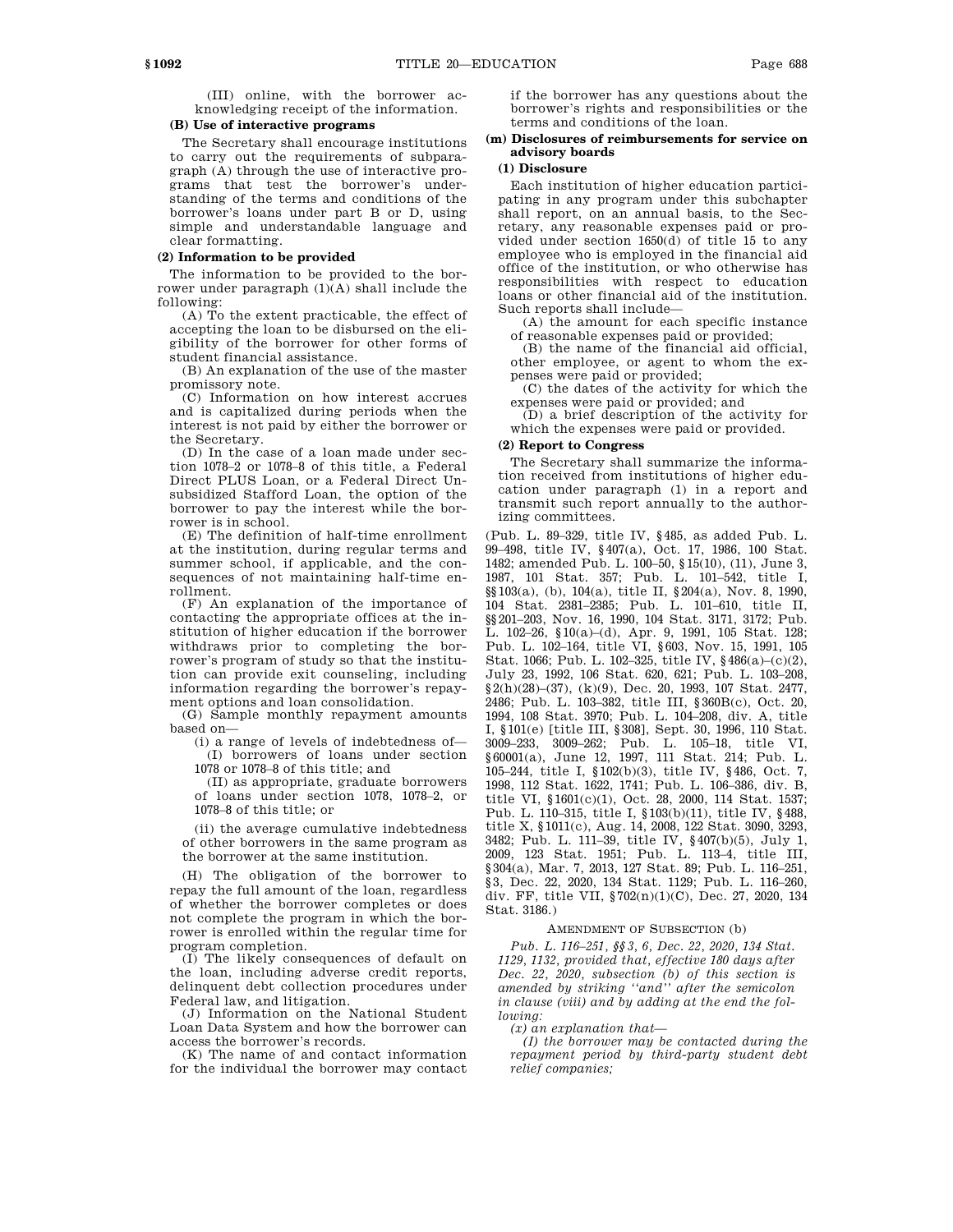*(II) the borrower should use caution when dealing with those companies; and* 

*(III) the services that those companies typically provide are already offered to borrowers free of charge through the Department or the borrower's servicer; and*

*See 2020 Amendment note below.* 

### AMENDMENT OF SUBSECTION (k)

*Pub. L. 116–260, div. FF, title VII, §§701(b), 702(n)(1)(C), (2), Dec. 27, 2020, 134 Stat. 3137, 3186, provided that, effective July 1, 2023, and applicable with respect to award year 2023–2024 and each subsequent award year, as determined under this chapter, with additional provisions authorizing the Secretary of Education to implement amendment before (but not later than) July 1, 2023, this section is amended by striking out subsection (k). See 2020 Amendment note below.* 

#### REFERENCES IN TEXT

Section 14071 of title 42, referred to in subsec.  $(f)(1)(I)$ , was repealed by Pub. L. 109–248, title I, §129(a), July 27, 2006, 120 Stat. 600.

The Hate Crime Statistics Act, referred to in subsec. (f)(7), is Pub. L. 101–275, Apr. 23, 1990, 104 Stat. 140, which enacted section 41305 of Title 34, Crime Control and Law Enforcement, and provisions set out as a note under section 41305 of Title 34.

Title IV of the Economic Opportunity Act of 1964, referred to in subsec.  $(f)(8)(A)$ , is title IV of Pub. L. 88-452, which was classified to subchapter IV (§2901 et seq.) of chapter 34 of Title 42, The Public Health and Welfare, prior to repeal by Pub. L. 97–35, title VI, §683(a), Aug. 13, 1981, 95 Stat. 519.

The General Education Provisions Act, referred to in subsec.  $(h)(2)(C)$ , is title IV of Pub. L. 90–247, Jan. 2, 1968, 81 Stat. 814, which is classified generally to chapter 31 (§1221 et seq.) of this title. For complete classification of this Act to the Code, see section 1221 of this title and Tables.

Section 264 of the Health Insurance Portability and Accountability Act of 1996, referred to in subsec.  $(i)(5)(B)$ , is section 264 of title II of Pub. L. 104–191, Aug. 21, 1996, 110 Stat. 2033, which is set out as a note under section 1320d–2 of Title 42, The Public Health and Welfare.

#### PRIOR PROVISIONS

A prior section 1092, Pub. L. 89–329, title IV, §485, as added Pub. L. 96–374, title IV, §451(a), Oct. 3, 1980, 94 Stat. 1449, related to provision of institutional and financial assistance information for students, prior to the general revision of this part by Pub. L. 99–498.

Another prior section 1092, Pub. L. 89–329, title V, §508, formerly §502, Nov. 8, 1965, 79 Stat. 1255; renumbered §508 and amended Pub. L. 90–35, §§2(b), 7, June 29, 1967, 81 Stat. 82, 93, prohibited the making of payments for religious purposes for authorized programs, prior to repeal by Pub. L. 94–482, title I, §151(a)(2), Oct. 12, 1976, 90 Stat. 2151.

#### AMENDMENTS

2020—Subsec. (b)(1)(A)(viii), (x). Pub. L. 116–251, which directed amendment of subsec. (b) of this section by striking out ''and'' after semicolon in cl. (viii) and adding cl.  $(x)$ , was executed to subsec.  $(b)(1)(A)$  of this section to reflect the probable intent of Congress.

Subsec. (k). Pub. L. 116–260 struck out subsec. (k) which related to notice to students concerning penalties for drug violations.

2013—Subsec. (f)(1)(C)(iii). Pub. L. 113–4, §304(a)(1)(A), substituted '', when the victim of such crime elects or

is unable to make such a report.'' for period at end.<br>Subsec.  $(f)(1)(F)(i)(VIII)$ . Pub. L. 113–4, §304(a)(1)(B)(i), struck out ''and'' after semicolon.

Subsec. (f)(1)(F)(ii). Pub. L. 113–4, §304(a)(1)(B)(ii)(I), substituted ''national origin, sexual orientation, gender identity,'' for ''sexual orientation''.

Subsec. (f)(1)(F)(iii). Pub. L. 113–4, §304(a)(1)(B)(ii)(II), (iii), added cl. (iii).

Subsec. (f)(3). Pub. L. 113–4, §304(a)(2), inserted '', that withholds the names of victims as confidential,'' after ''that is timely''.

Subsec. (f)(6)(A). Pub. L. 113–4, §304(a)(3), added cls. (i) and (v) and redesignated former cls. (i) to (iii) as (ii) to (iv), respectively.

Subsec. (f)(7). Pub. L. 113–4, §304(a)(4), substituted "clauses (i) and (ii) of paragraph  $(1)(F)$ " for "paragraph  $(1)(F)$ " and inserted "For the offenses of domestic violence, dating violence, and stalking, such statistics shall be compiled in accordance with the definitions used in section 13925(a) of title 42.'' after ''Hate Crime Statistics Act.''

Subsec. (f)(8). Pub. L. 113–4, §304(a)(5), added par. (8) and struck out former par. (8) which related to development of statements of policy regarding campus sexual assault programs by institutions of higher education.

Subsec. (f)(9). Pub. L. 113-4,  $\sqrt{304(a)}$ (6), substituted ''The Secretary, in consultation with the Attorney General of the United States,'' for ''The Secretary''.

Subsec. (f)(16). Pub. L. 113–4, §304(a)(7), added par. (16) and struck out former par. (16) which read as follows: ''The Secretary may seek the advice and counsel of the Attorney General concerning the development, and dissemination to institutions of higher education, of best practices information about campus safety and emergencies.''

Subsec. (f)(17). Pub. L. 113–4, §304(a)(8), added par. (17) and struck out former par. (17) which read as follows: ''Nothing in this subsection shall be construed to permit an institution, or an officer, employee, or agent of an institution, participating in any program under this subchapter to retaliate, intimidate, threaten, coerce, or otherwise discriminate against any individual with respect to the implementation of any provision of this subsection.''

2009—Subsec. (a)(1). Pub. L. 111–39, §407(b)(5)(A)(i)(I), substituted ''commonly known as the 'Family Educational Rights and Privacy Act of 1974''' for ''also referred to as the Family Educational Rights and Privacy Act of 1974'' in introductory provisions.

Subsec. (a)(1)(I). Pub. L. 111-39,  $§407(b)(5)(A)(i)(II)$ , substituted ''students with disabilities'' for ''handicapped students''.

Subsec. (a)(4)(B). Pub. L. 111–39, §407(b)(5)(A)(ii), inserted ''during which'' after ''time period''.

Subsec. (a)(7)(B)(iv). Pub. L. 111–39, §407(b)(5)(A)(iii), inserted ''education'' after ''higher'' in introductory provisions.

Subsec. (e)(3)(B). Pub. L. 111–39, §407(b)(5)(B), inserted 'during which'' after "time period".

Subsec. (f)(1). Pub. L. 111–39, §407(b)(5)(C), inserted ''of'' after ''foreign institution'' in introductory provisions.

Subsec. (f)(3), (4)(A), (5), (8)(A). Pub. L. 111-39,  $$407(b)(5)(C)(ii)$ , substituted "under this subchapter, other than a foreign institution of higher education,'' for ''under this subchapter''.

Subsec. (g)(2). Pub. L. 111–39, §407(b)(5)(D), substituted ''paragraph (1)(G)'' for ''subparagraph (G)''.

Subsec. (i)(2), (3). Pub. L. 111–39, §407(b)(5)(E)(i), (ii), substituted ''institution described in paragraph (1)'' for ''eligible institution participating in any program under this subchapter''.

Subsec. (i)(5)(B). Pub. L. 111–39, §407(b)(5)(E)(iii), substituted ''commonly known as the 'Family Educational Rights and Privacy Act of 1974''' for ''the Family Educational Rights and Privacy Act of 1974''.

Subsec. (k)(2). Pub. L. 111–39,  $\frac{9407(b)(5)}{F}$ , inserted "section" before "1091(r)(1)".

Subsec. (*l*)(1)(A). Pub. L. 111–39, §407(b)(5)(G), substituted ''paragraph (2)'' for ''subparagraph (B)'' in in-

troductory provisions.<br>2008—Subsec.  $(a)(1)(G)(iv)$ . 2008—Subsec. (a)(1)(G)(iv). Pub. L. 110–315, §488(a)(1)(A), added cl. (iv).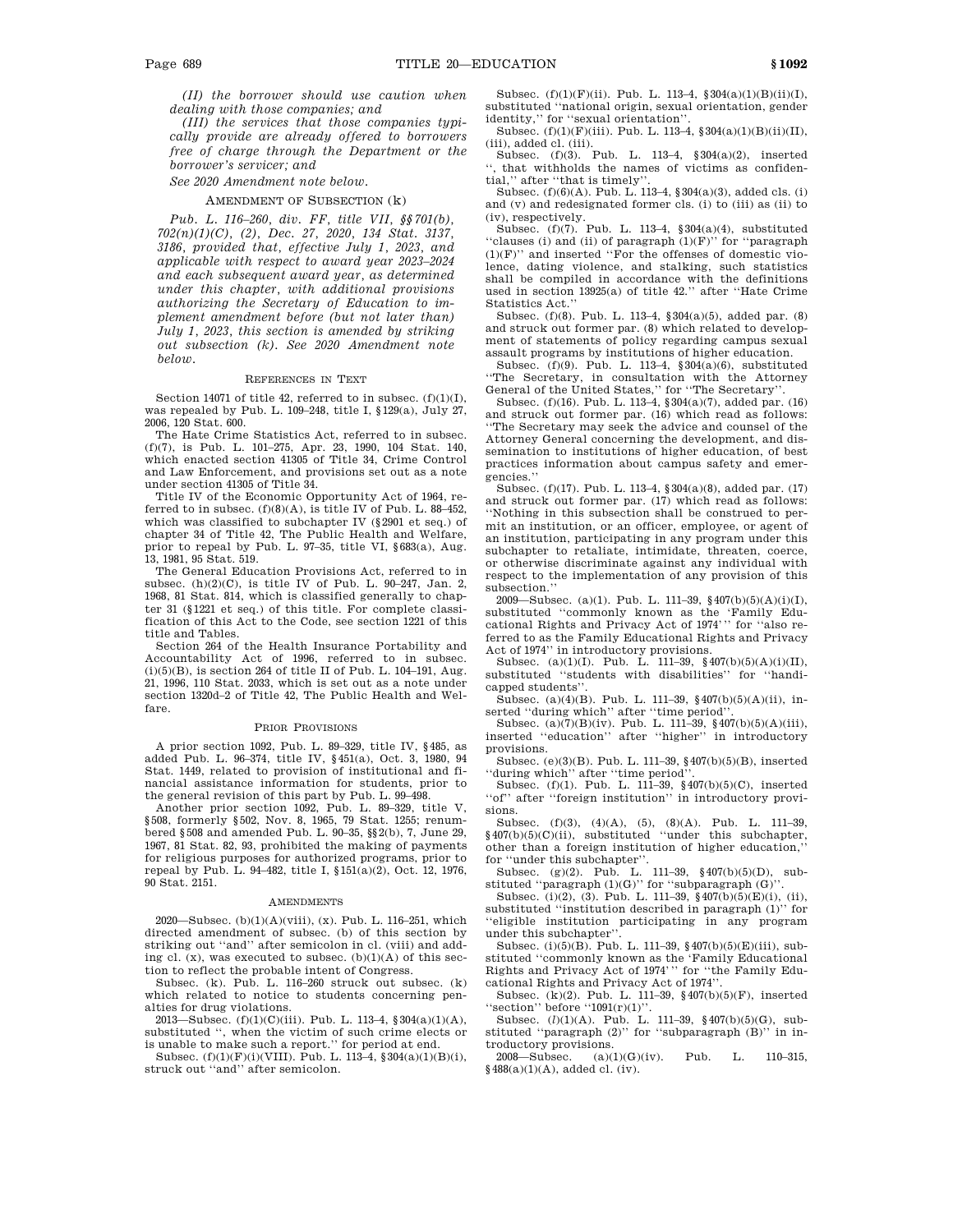Subsec. (a)(1)(M). Pub. L. 110–315, §488(a)(1)(B), added subpar. (M) and struck out former subpar. (M) which read as follows: ''the terms and conditions under which students receiving guaranteed student loans under part B of this subchapter or direct student loans under part E of this subchapter, or both, may—

''(i) obtain deferral of the repayment of the principal and interest for service under the Peace Corps Act (as established by the Peace Corps Act (22 U.S.C. 2501 et seq.)) or under the Domestic Volunteer Service Act of 1973, or for comparable full-time service as a volunteer for a tax-exempt organization of demonstrated effectiveness in the field of community service, and

''(ii) obtain partial cancellation of the student loan for service under the Peace Corps Act (as established by the Peace Corps Act (22 U.S.C. 2501 et seq.)) under the Domestic Volunteer Service Act of 1973 or, for comparable full-time service as a volunteer for a taxexempt organization of demonstrated effectiveness in

the field of community service;".<br>Subsec. (a)(1)(P) to (V). Pub. L. 110–315,  $§488(a)(1)(C)–(E)$ , added subpars. (P) to (V).

Subsec. (a)(4). Pub. L. 110–315, §488(a)(2), added par. (4) and struck out former par. (4) which read as follows: ''For purposes of this section, institutions may exclude from the information disclosed in accordance with subparagraph (L) of paragraph (1) the completion or graduation rates of students who leave school to serve in the armed services, on official church missions, or with a recognized foreign aid service of the Federal Government.

Subsec. (a)(7). Pub. L. 110–315, §488(a)(3), added par. (7).

Subsec. (b)(1)(A). Pub. L. 110–315, §488(b), which directed the general amendment of subpar. (A), with the new subpar. (A) including a subsec. (b) designation and heading and par. (1) designation, was executed by substituting the new subpar. (A) without the added subsec. (b) designation and heading and par. (1) designation for the existing subpar. (A), to reflect the probable intent of Congress. Prior to amendment, subpar. (A) read as follows: ''Each eligible institution shall, through financial aid officers or otherwise, make available counseling to borrowers of loans which are made, insured, or guaranteed under part B (other than loans made pursuant to section 1078–2 of this title) of this subchapter or made under part D or E of this subchapter prior to the completion of the course of study for which the borrower enrolled at the institution or at the time of departure from such institution. The counseling required by this subsection shall include—

''(i) the average anticipated monthly repayments, a review of the repayment options available, and such debt and management strategies as the institution determines are designed to facilitate the repayment of such indebtedness; and

''(ii) the terms and conditions under which the student may obtain partial cancellation or defer repayment of the principal and interest pursuant to sections  $1078(b)$ ,  $1087dd(c)(2)$ , and  $1087ee$  of this title.'

Subsec. (d)(1). Pub. L. 110–315, §488(c)(1), inserted ''Such information shall also include information on the various payment options available for student loans, including income-sensitive and income-based repayment plans for loans made, insured, or guaranteed under part B and income-contingent and income-based repayment plans for loans made under part D.'' before ''In addition, such information'' and ''The Secretary shall also provide information on loan forbearance, including the increase in debt that results from capitalization of interest.'' before ''Such information shall be provided''.

Subsec. (d)(4). Pub. L. 110–315, §488(c)(2), added par.

(4). Subsec. (e)(3). Pub. L. 110–315, §488(d), amended par. (3) generally. Prior to amendment, par. (3) read as follows: ''For purposes of this subsection, institutions may exclude from the reporting requirements under paragraphs (1) and (2) the completion or graduation

rates of students and student athletes who leave school to serve in the armed services, on official church missions, or with a recognized foreign aid service of the Federal Government.''

Subsec. (f)(1). Pub. L. 110–315, §488(e)(1)(A), inserted '', other than a foreign institution higher education,''

after ''chapter 34 of title 42'' in introductory provisions. Subsec. (f)(1)(C)(i) to (iii). Pub. L. 110–315,  $\frac{1}{2488(e)(1)(B)}$ , added cls. (i) to (iii) and struck out former cls. (i) and (ii) which read as follows:

''(i) the enforcement authority of security personnel, including their working relationship with State and local police agencies; and

'(ii) policies which encourage accurate and prompt reporting of all crimes to the campus police and the appropriate police agencies.

Subsec.  $(f)(1)(F)(ii)$ . Pub. L. 110–315, §488( $e)(1)(C)$ , substituted "clause (i), of larceny-theft, simple assault, intimidation, and destruction, damage, or vandalism of property, and of'' for ''clause (i), and'' and inserted a comma after ''any person''.

Subsec. (f)(1)(J). Pub. L. 110–315, §488(e)(1)(D), added subpar. (J).

Subsec. (f)(5)(A). Pub. L. 110–315, §103(b)(11), substituted "authorizing committees" for "Committee on Education and the Workforce of the House of Representatives and the Committee on Labor and Human

Resources of the Senate''. Subsec. (f)(15) to (18). Pub. L. 110–315, §488(e)(2), (3), added pars. (15) to (17) and redesignated former par. (15) as (18).

Subsec. (g)(4)(B) to (D). Pub. L. 110–315, §488(f), redesignated subpars. (C) and (D) as (B) and (C), respectively, struck out ''and the report to Congress described in subparagraph (B)'' after ''subparagraph (A)'' in subpar. (B) and "the information reported under subparagraph (B) and'' after ''availability of'' in subpar. (C), and struck out former subpar. (B) which read as follows: ''The Secretary shall prepare a report regarding the information received under subparagraph (A) and submit such report to the Committee on Education and the Workforce of the House of Representatives and the Committee on Labor and Human Resources of the Senate by April 1, 2000. The report shall—

(i) summarize the information and identify trends in the information;

''(ii) aggregate the information by divisions of the National Collegiate Athletic Association; and

'(iii) contain information on each individual institution of higher education.''

Subsecs. (h) to (*l*). Pub. L. 110–315, §488(g), added subsecs. (h) to (*l*).

Subsec. (m). Pub. L. 110–315, §1011(c), added subsec.  $(m)$ 

2000—Subsec. (f)(1)(I). Pub. L. 106–386 added subpar. (I).

1998—Subsec. (a)(1). Pub. L. 105–244, §486(a)(1)(B), in introductory provisions, inserted after second sentence ''Each eligible institution shall, on an annual basis, provide to all enrolled students a list of the information that is required to be provided by institutions to students by this section and section 1232g of this title, together with a statement of the procedures required to obtain such information.''

Pub. L. 105–244, §486(a)(1)(A), in introductory provi-sions, substituted ''upon request, through appropriate publications, mailings, and electronic media, to an enrolled student and to any prospective student'' for through appropriate publications and mailings, to all current students, and to any prospective student upon request''.

Subsec. (a)(1)(F). Pub. L. 105–244, §486(a)(1)(C), amended subpar. (F) generally. Prior to amendment, subpar. (F) read as follows: ''a statement of the refund policy of the institution, as determined under section 1091b of this title, for the return of unearned tuition and fees or other refundable portion of cost, as described in subparagraph (E) of this paragraph, which refunds shall be credited in the following order:

 $\mathbf f(i)$  to outstanding balances on loans under part  $\mathbf B$ of this subchapter for the period of enrollment for which a refund is required,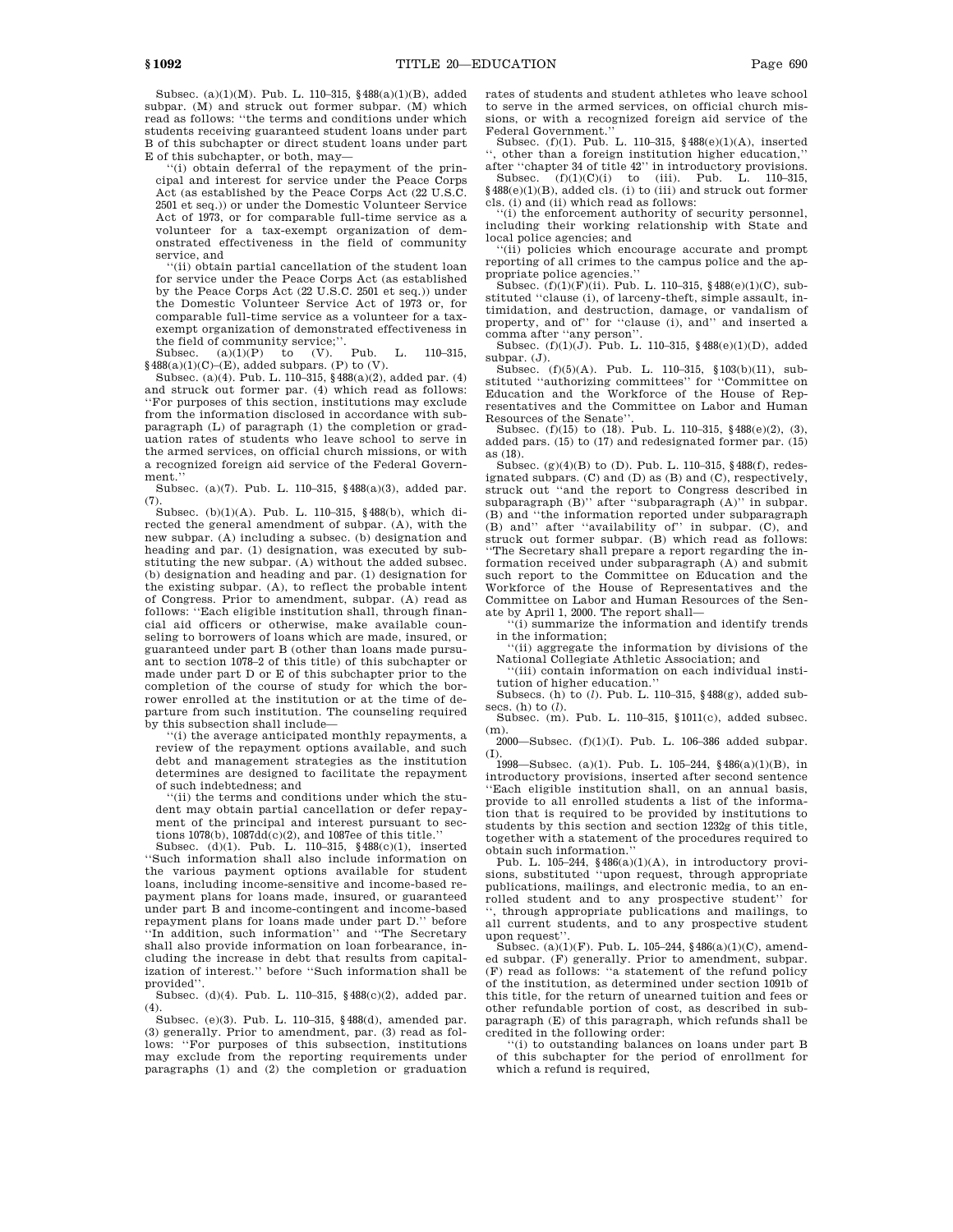''(ii) to outstanding balances on loans under part D of this subchapter for the period of enrollment for which a refund is required,

(iii) to outstanding balances on loans under part E of this subchapter for the period of enrollment for which a refund is required,

''(iv) to awards under subpart 1 of part A of this subchapter,

''(v) to awards under subpart 3 of part A of this subchapter,

''(vi) to other student assistance, and

''(vii) to the student;''.

Subsec. (a)(1)(O). Pub. L. 105–244, §486(a)(1)(D)–(F), added subpar. (O).

Subsec. (a)(3)(A). Pub. L. 105–244, §486(a)(2), amended subpar. (A) generally. Prior to amendment, subpar. (A) read as follows: ''shall, for any academic year beginning more than 270 days after the Secretary first prescribes final regulations pursuant to such subparagraph (L), be made available to current and prospective students prior to enrolling or entering into any financial obligation; and''.

Subsec. (a)(6). Pub. L. 105–244, §486(a)(3), added par. (6).

Subsec. (b)(1)(A). Pub. L. 105–244, §486(b)(1), struck out ''(individually or in groups)'' after ''counseling to borrowers'' in introductory provisions.

Subsec. (b)(2)(C). Pub. L. 105–244, §486(b)(2), added subpar. (C).

Subsec. (d). Pub. L. 105–244, §486(c), designated existing provisions as par. (1), redesignated former pars. (1) and (2) as subpars. (A) and (B), respectively, and added pars. (2) and (3).

Subsec. (e)(2). Pub. L. 105–244, §486(d)(1), substituted ''the student's parents, guidance'' for ''his parents, his guidance'' and inserted at end ''If the institution is a member of a national collegiate athletic association that compiles graduation rate data on behalf of the association's member institutions that the Secretary determines is substantially comparable to the information described in paragraph (1), the distribution of the compilation of such data to all secondary schools in the United States shall fulfill the responsibility of the institution to provide information to a prospective student athlete's guidance counselor and coach.''

Subsec. (e)(9). Pub. L. 105–244, §486(d)(2), amended par. (9) generally. Prior to amendment, par. (9) read as follows: ''This subsection shall not be effective until the first July 1 that follows, by more than 270 days, the date on which the Secretary first prescribes final regulations pursuant to this subsection. The reports required by this subsection shall be due on that July 1 and each succeeding July 1 and shall cover the 1-year period ending August 31 of the preceding year.''

Subsec. (f)(1)(F). Pub. L. 105–244, §486(e)(1)(A), amended subpar. (F) generally. Prior to amendment, subpar. (F) read as follows: ''Statistics concerning the occurrence on campus, during the most recent calendar year, and during the 2 preceding calendar years for which data are available, of the following criminal offenses reported to campus security authorities or local police agencies—

''(i) murder;

''(ii) sex offenses, forcible or nonforcible;

"(iii) robbery;

''(iv) aggravated assault;

''(v) burglary; and

''(vi) motor vehicle theft.''

Subsec. (f)(1)(H). Pub. L. 105–244, §486(e)(1)(B), (C), redesignated subpar. (I) as (H) and struck out former subpar. (H) which read as follows: ''Statistics concerning the number of arrests for the following crimes occurring on campus:

''(i) liquor law violations;

''(ii) drug abuse violations; and

''(iii) weapons possessions.''

Subsec. (f)(1)(I). Pub. L. 105–244, §486(e)(1)(C), redesig-

nated subpar. (I) as (H). Pub. L. 105–244, §102(b)(3), substituted ''section 1011i'' for ''section 1145g''.

Subsec. (f)(4). Pub. L. 105–244, §486(e)(6), added par. (4). Former par. (4) redesignated (5).

Pub. L. 105–244,  $$486(e)(2)(A)$ , which directed the substitution of ''On an annual basis, each'' for ''Upon request of the Secretary, each'' was executed by making the substitution for ''Upon the request of the Secretary, each'' to reflect the probable intent of Congress. Pub. L. 105–244, §486(e)(2)(B), substituted "paragraph

(1)(F)'' for "paragraphs (1)(F) and (1)(H)".<br>Subsec. (f)(4)(A). Pub. L. 105–244, §486(e)(2)(C)–(E),

substituted ''and the Workforce'' for ''and Labor'' and ''2000'' for ''1995'' and struck out ''and'' at end.

Subsec. (f)(4)(B), (C). Pub. L. 105–244, §486(e)(2)(F), (G), added subpar. (B) and redesignated former subpar. (B) as (C).

Subsec. (f)(5). Pub. L. 105–244, §486(e)(5), redesignated par. (4) as (5). Former par. (5) redesignated (6).

Subsec. (f)(5)(A). Pub. L. 105–244, §486(e)(3), amended subpar. (A) generally. Prior to amendment, subpar. (A) read as follows: ''For purposes of this subsection, the term 'campus' includes—

''(i) any building or property owned or controlled by the institution of higher education within the same reasonably contiguous geographic area and used by the institution in direct support of, or related to its educational purposes; or

''(ii) any building or property owned or controlled by student organizations recognized by the institution.''

Subsec. (f)(6). Pub. L. 105–244, §486(e)(5), redesignated par. (5) as (6). Former par. (6) redesignated (7).

Pub. L. 105–244, §486(e)(4), substituted ''paragraph  $(1)(F)$ " for "paragraphs  $(1)(F)$  and  $(1)(H)$ " and inserted at end ''Such statistics shall not identify victims of crimes or persons accused of crimes.''

Subsec. (f)(7), (8). Pub. L. 105–244, §486(e)(5), redesignated pars. (6) and (7) as (7) and (8), respectively.

Subsec. (f)(9) to (15). Pub. L. 105–244, §486(e)(7), added pars. (9) to (15).

Subsec. (g)(1)(I), (J). Pub. L. 105–244, §486(f)(1), added subpars. (I) and (J).

Subsec. (g)(4), (5). Pub. L. 105–244, §486(f)(2)–(4), added par. (4), redesignated former par. (4) as (5), and struck out heading and text of former par. (5). Text read as follows: ''The Secretary shall issue final regulations to implement the requirements of this subsection not later than 180 days following October 20, 1994. Each institution described in paragraph (1) shall make available its first report pursuant to this section not later than October 1, 1996.

1997—Subsec. (a)(3)(B). Pub. L. 105–18, §60001(a)(1), substituted ''August 31'' for ''June 30''. Subsec. (e)(9). Pub. L. 105–18, §60001(a)(2), substituted

'August 31" for "August 30".

1996—Subsec. (e)(9). Pub. L. 104–208 substituted ''August 30'' for ''June 30''.

1994—Subsec. (g). Pub. L. 103–382 added subsec. (g).

1993—Subsec. (a)(1)(F)(i) to (iii). Pub. L. 103–208, §2(h)(28), inserted before comma at end ''for the period of enrollment for which a refund is required''.

Subsec.  $(a)(1)(F)(iv)$ . Pub. L. 103-208, §2 $(h)(29)$ , inserted ''under'' after ''awards''.

Subsec.  $(a)(1)(F)(vi)$ . Pub. L. 103–208, §2(h)(32), redesignated cl. (vii) as (vi) and struck out former cl. (vi) which read as follows: ''to awards under part C of subchapter I of chapter 34 of title 42,

Subsec. (a)(1)(F)(vii). Pub. L. 103-208, §2(h)(32), redesignated cl. (viii) as (vii). Former cl. (vii) redesignated (vi).

Pub. L. 103–208, §2(h)(30), struck out ''provided under this subchapter'' after ''student assistance''.

Subsec. (a)(1)(F)(viii). Pub. L. 103–208, §2(h)(32), redesignated cl. (viii) as (vii).

Pub. L. 103–208, §2(h)(31), struck out period after ''student''.

Subsec. (a)(1)(L). Pub. L. 103–208, §2(k)(9), amended directory language of Pub. L. 102–325, §486(a)(3). See 1992 Amendment note below.

Pub. L. 103–208, §2(h)(33), inserted comma after ''fulltime''.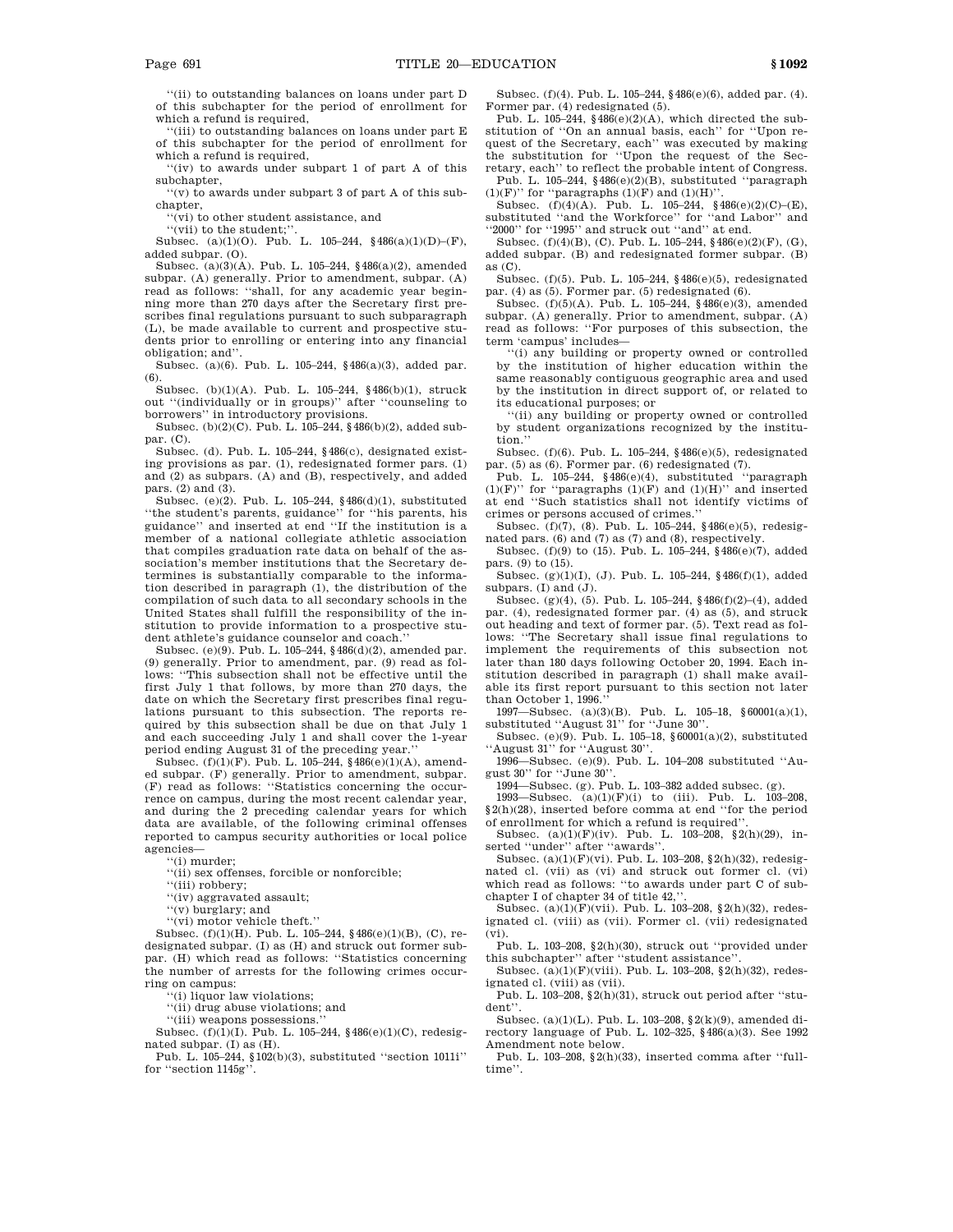Subsec. (a)(3)(A). Pub. L. 103–208, §2(h)(34), amended subpar. (A) generally. Prior to amendment, subpar. (A) read as follows: ''shall be available beginning on July 1, 1993, and each year thereafter to current and prospective students prior to enrolling or entering into any financial obligation; and''.

Subsec. (b)(1)(A), (2)(A). Pub. L. 103–208, §2(h)(35), substituted ''under part'' for ''under parts''.

Subsec. (d). Pub. L. 103-208,  $\S(2\bar{h})$ (36), inserted period at end of penultimate sentence.

Subsec. (e)(9). Pub. L. 103–208, §2(h)(37), added subpar. (9).

1992—Subsec. (a)(1)(F). Pub. L. 102–325, §486(a)(1), inserted '', as determined under section 1091b of this title,'' after ''of the institution'' and '', which refunds shall be credited in the following order:'' after ''of this paragraph" and added cls. (i) to (viii).

Subsec. (a)(1)(K). Pub. L. 102–325, §486(a)(2), struck out ''and'' at end.

Subsec. (a)(1)(L). Pub. L. 102–325, §486(a)(4), redesignated subpar. (L), relating to deferral or partial cancellation of student loans, as (M).

Pub. L. 102–325, §486(a)(3), as amended by Pub. L. 103–208,  $\S2(k)(9)$ , amended subpar. (L), relating to completion or graduation rate, by substituting semicolon for period at end.

Subsec. (a)(1)(M). Pub. L. 102–325, §486(a)(4), (5), redesignated subpar. (L), relating to deferral or partial cancellation of student loans, as (M) and substituted ; and" for period at end.

Subsec. (a)(1)(N). Pub. L. 102–325, §486(a)(6), added subpar. (N).

Subsec. (b). Pub. L. 102–325, §486(b), amended subsec. (b) generally, making changes in substance and structure of former text which related to exit counseling for borrowers and borrower information.

Subsec. (f)(1)(F). Pub. L. 102–325, §486(c)(1), amended subpar. (F) generally. Prior to amendment, subpar. (F) read as follows: ''Statistics concerning the occurrence on campus, during the most recent calendar year, and during the 2 preceding calendar years for which data are available, of the following criminal offenses reported to campus security authorities or local police agencies—

''(i) murder;

''(ii) rape;

''(iii) robbery;

''(iv) aggravated assault;

''(v) burglary; and

''(vi) motor vehicle theft.''

Subsec. (f)(7). Pub. L. 102–325, §486(c)(2), added par. (7). 1991—Subsec. (a)(1)(L). Pub. L. 102–26, §10(a), which directed the insertion of ''undergraduate'' after ''fulltime'' in subpar. (L), was executed to the subpar. (L) added by Pub. L. 101–542, §103(a), relating to completion or graduation rate, to reflect the probable intent of Congress.

Subsec. (a)(3)(A) to (C). Pub. L. 102–26, §10(b), inserted ''and'' at end of subpar. (A), substituted a period for ''; and'' at end of subpar. (B), and struck out subpar. (C) which read as follows: "shall be updated not less than biennially.

Subsec. (a)(5). Pub. L. 102–26, §10(c), added par. (5).

Subsec. (b). Pub. L. 102–164 substituted ''Exit counseling for borrowers; borrower information'' for ''Exit counseling for borrowers'' in heading and inserted at end ''Each eligible institution shall require that the borrower of a loan made under part B, part D, or part E of this subchapter submit to the institution, during the exit interview required by this subsection, the borrower's expected permanent address after leaving the institution, regardless of the reason for leaving; the name and address of the borrower's expected employer after leaving the institution; and the address of the borrower's next of kin. In the case of a loan made under part B of this subchapter, the institution shall then submit this information to the holder of the loan.

Subsec. (f)(1). Pub. L. 102–26, §10(d), substituted ''Au-gust 1, 1991,'' for ''September 1, 1991,'' in introductory provisions, and in subpar. (F) substituted ''calendar year'' and ''calendar years'' for ''school year'' and

"school years", respectively.<br>
1990—Subsec.  $(a)(1)(L)$ . Pub. L. 101–610, §201, added subpar. (L) relating to deferral or partial cancellation of student loans.

Pub. L. 101–542, §103(a), added subpar. (L) relating to completion or graduation rate.

Subsec. (a)(3), (4). Pub. L. 101–542, §103(b), added pars. (3) and (4).

Subsec. (b)(3). Pub. L. 101–610, §202, added par. (3).

Subsec. (d). Pub. L. 101–610, §203, inserted before last sentence ''The Secretary shall provide information concerning the specific terms and conditions under which students may obtain partial or total cancellation or defer repayment of loans for service, shall indicate (in terms of the Federal minimum wage) the maximum level of compensation and allowances that a student borrower may receive from a tax-exempt organization to qualify for a deferment, and shall explicitly state that students may qualify for such partial cancellations or deferments when they serve as a paid employee

of a tax-exempt organization''. Subsec. (e). Pub. L. 101–542, §104(a), added subsec. (e).

Subsec. (f). Pub. L. 101–542, §204(a), added subsec. (f). 1987—Subsec. (b). Pub. L. 100–50, §15(10), inserted ''(other than loans made pursuant to section 1078–2 of this title)'' after ''part B of this subchapter''.

Subsec. (d). Pub. L. 100–50, §15(11), inserted after second sentence ''In addition, such information shall include information to enable borrowers to assess the practical consequences of loan consolidation, including differences in deferment eligibility, interest rates, monthly payments, and finance charges, and samples of loan consolidation profiles to illustrate such consequences.''

### EFFECTIVE DATE OF 2020 AMENDMENT

Amendment by Pub. L. 116–260 effective July 1, 2023, except as otherwise expressly provided, and applicable with respect to award year 2023–2024 and each subsequent award year, as determined under this chapter, see section 701(b) of Pub. L. 116–260, set out as a note under section 1001 of this title.

Amendment by Pub. L. 116–260 may be implemented by Secretary of Education before (but not later than) July 1, 2023, notwithstanding certain provisions, with such date of implementation required to be published in the Federal Register, see section 702(n)(2) of Pub. L. 116–260, set out as a note under section 1078–2 of this title.

Amendment by Pub. L. 116–251 effective 180 days after Dec. 22, 2020, see section 6 of Pub. L. 116–251, set out as a note under section 1018 of this title.

### EFFECTIVE DATE OF 2013 AMENDMENT

Pub. L. 113–4, title III, §304(b), Mar. 7, 2013, 127 Stat. 92, provided that: ''The amendments made by this section [amending this section] shall take effect with respect to the annual security report under section 485(f)(1) of the Higher Education Act of 1965 (20 U.S.C. 1092(f)(1)) prepared by an institution of higher education 1 calendar year after the date of enactment of this Act [Mar. 7, 2013], and each subsequent calendar vear.

### EFFECTIVE DATE OF 2009 AMENDMENT

Amendment by Pub. L. 111–39 effective as if enacted on the date of enactment of Pub. L. 110–315 (Aug. 14, 2008), see section 3 of Pub. L. 111–39, set out as a note under section 1001 of this title.

#### EFFECTIVE DATE OF 2000 AMENDMENT

Pub. L. 106–386, div. B, title VI, §1601(c)(2), Oct. 28, 2000, 114 Stat. 1538, provided that: ''The amendment made by this subsection [amending this section] shall take effect 2 years after the date of the enactment of this Act [Oct. 28, 2000].''

#### EFFECTIVE DATE OF 1998 AMENDMENT

Amendment by Pub. L. 105–244 effective Oct. 1, 1998, except as otherwise provided in Pub. L. 105–244, see sec-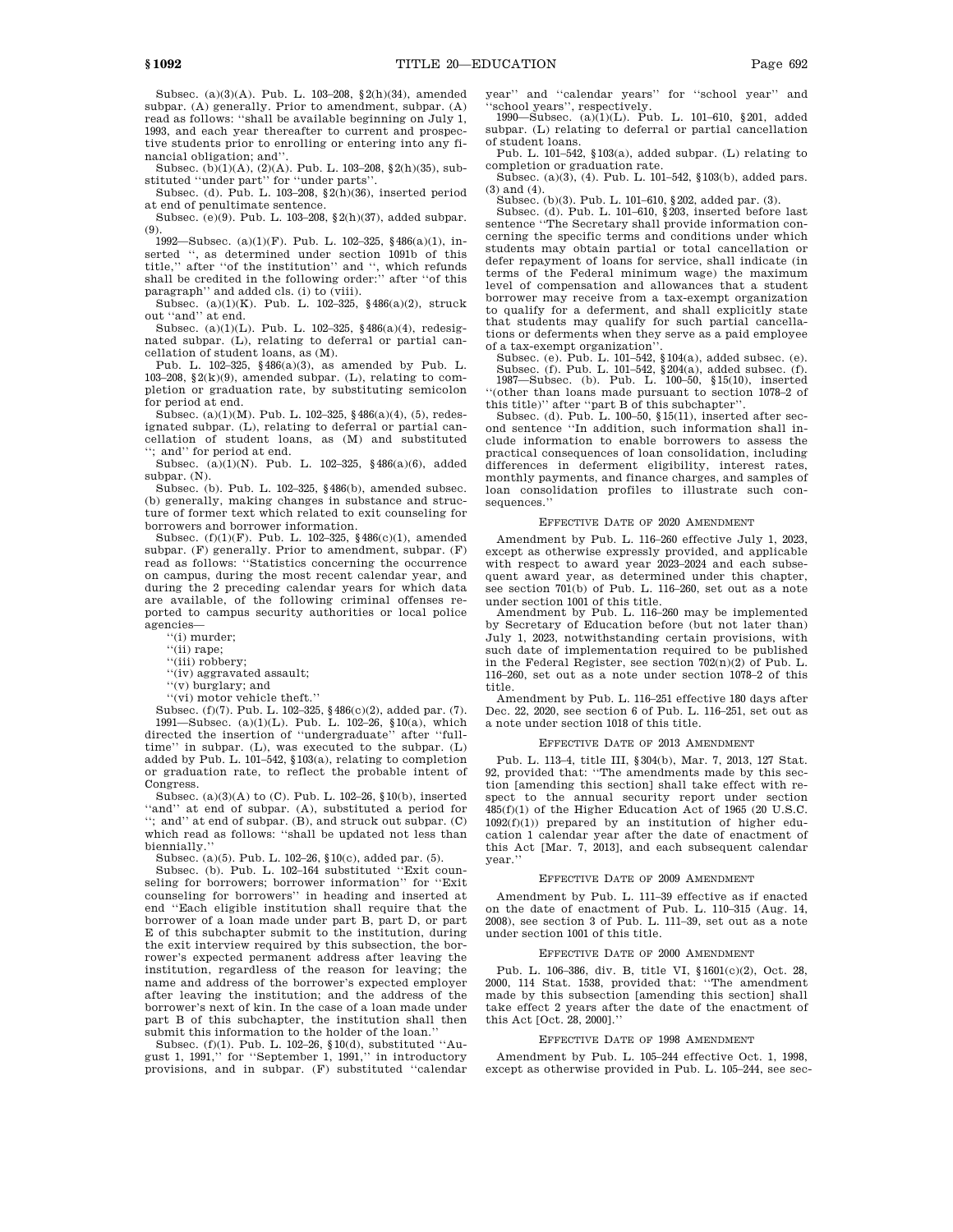tion 3 of Pub. L. 105–244, set out as a note under section 1001 of this title.

#### EFFECTIVE DATE OF 1997 AMENDMENT

Pub. L. 105–18, title VI, §60001(b), June 12, 1997, 111 Stat. 214, provided that:

''(1) IN GENERAL.—Except as provided in paragraph (2), the amendments made by subsection (a) [amending this section] are effective upon enactment [June 12, 1997].

''(2) INFORMATION DISSEMINATION.—No institution shall be required to comply with the amendment made by subsection (a)(1) [amending this section] before July 1, 1998.''

#### EFFECTIVE DATE OF 1993 AMENDMENT

Amendment by Pub. L. 103–208 effective as if included in the Higher Education Amendments of 1992, Pub. L. 102–325, except as otherwise provided, see section 5(a) of Pub. L. 103–208, set out as a note under section 1051 of this title.

### EFFECTIVE DATE OF 1992 AMENDMENT

Amendment by section 486(a), (b), and (c)(2) of Pub. L. 102–325 effective July 23, 1992, except that changes relating to disclosures effective with respect to periods of enrollment beginning on or after July 1, 1993, see section 498 of Pub. L. 102–325, set out as a note under section 1088 of this title.

Pub. L. 102–325, title IV, §486(c)(3), July 23, 1992, 106 Stat. 622, provided that: ''The amendment made by this subsection to subparagraph  $(F)(ii)$  of section 485(f)(1) of the Act  $[20 \text{ U.S.C. } 1092(f)(1)(F)(ii)]$  shall be effective with respect to reports made pursuant to such section on or after September 1, 1993. The statistics required by subparagraph (F) of such section shall—

 $(A)$  in the report required on September 1, 1992, include statistics concerning the occurrence on campus of offenses during the period from August 1, 1991, to July 31, 1992;

''(B) in the report required on September 1, 1993, include statistics concerning the occurrence on campus of offenses during (i) the period from August 1, 1991, to December 31, 1991, and (ii) the calendar year 1992;

''(C) in the report required on September 1, 1994, include statistics concerning the occurrence on campus of offenses during (i) the period from August 1, 1991, to December 31, 1991, and (ii) the calendar years 1992 and 1993; and

''(D) in the report required on September 1 of 1995 and each succeeding year, include statistics concerning the occurrence on campus of offenses during the three calendar years preceding the year in which the report is made.''

#### EFFECTIVE DATE OF 1990 AMENDMENT

Pub. L. 101–542, title I, §104(b), Nov. 8, 1990, 104 Stat. 2384, as amended by Pub. L. 102–26, §10(e), Apr. 9, 1991, 105 Stat. 128, provided that: ''The report to the Secretary of Education required by the amendments made by this section [amending this section] shall be due on July 1, 1993, and annually thereafter, and shall cover the one-year period ending on June 30 of the preceding year.''

Pub. L. 101–542, title II, §204(c), Nov. 8, 1990, 104 Stat. 2387, provided that: ''The amendments made by this section [amending this section] shall take effect on September 1, 1991, except that the requirement of section  $485(f)(1)(F)$  and  $(H)$  of the Higher Education Act of 1965 [subsec.  $(f)(1)(F)$ ,  $(H)$  of this section] (as added by this section) shall be applied to require statistics with respect to school years preceding the date of enactment of this Act [Nov. 8, 1990] only to the extent that data concerning such years is reasonably available.''

#### EFFECTIVE DATE OF 1987 AMENDMENT

Amendment by Pub. L. 100–50 effective as if enacted as part of the Higher Education Amendments of 1986, Pub. L. 99–498, see section 27 of Pub. L. 100–50, set out as a note under section 1001 of this title.

#### EFFECTIVE DATE

Section effective Oct. 17, 1986, except as otherwise provided, see section 2 of Pub. L. 99–498, set out as a note under section 1001 of this title.

Subsec. (b) of this section applicable only to periods of enrollment beginning on or after July 1, 1987, see section 407(b) of Pub. L. 99–498, set out as a note under section 1091 of this title.

#### REGULATIONS

Pub. L. 101–542, title IV, §401(a), Nov. 8, 1990, 104 Stat. 2388, provided that: ''The Secretary is authorized to issue regulations to carry out the provisions of this Act [amending this section and sections 1085, 1094, and 1232g of this title and enacting provisions set out as notes under this section and section 1001 of this title].''

MODEL INSTITUTION FINANCIAL AID OFFER FORM

Pub. L. 110–315, title IV, §484, Aug. 14, 2008, 122 Stat. 3286, provided that:

''(a) MODEL FORMAT.—The Secretary of Education shall—

''(1) not later than six months after the date of enactment of the Higher Education Opportunity Act [Aug. 14, 2008], convene a group of students, families of students, secondary school guidance counselors, representatives of institutions of higher education (including financial aid administrators, registrars, and business officers), and nonprofit consumer groups for the purpose of offering recommendations for improvements that—

'(A) can be made to financial aid offer forms; and ''(B) include the information described in subsection (b);

''(2) develop a model format for financial aid offer forms based on the recommendations of the group; and

''(3) not later than one year after the date of enactment of the Higher Education Opportunity Act—

''(A) submit recommendations to the authorizing committees (as defined in section 103 of the Higher Education Act of 1965 (20 U.S.C. 1003); and

''(B) make the recommendations and model format widely available.

''(b) CONTENTS.—The recommendations developed under subsection (a) for model financial aid offer forms shall include, in a consumer-friendly manner that is simple and understandable, the following:

''(1) Information on the student's cost of attendance, including the following:

''(A) Tuition and fees.

''(B) Room and board costs.

''(C) Books and supplies.

''(D) Transportation.

''(2) The amount of financial aid that the student does not have to repay, such as scholarships, grants, and work-study assistance, offered to the student for such year, and the conditions of such financial aid.

''(3) The types and amounts of loans under part B, D, or E of title IV of the Higher Education Act of 1965 (20 U.S.C. 1071 et seq., 1087a et seq., 1087aa et seq.) for which the student is eligible for such year, and the applicable terms and conditions of such loans.

'(4) The net amount that the student, or the student's family on behalf of the student, will have to pay for the student to attend the institution for such year, equal to—

''(A) the cost of attendance for the student for such year; minus

''(B) the amount of financial aid described in paragraphs (2) and (3) that is offered in the financial aid offer form.

''(5) Where a student or the student's family can seek additional information regarding the financial aid offered.

''(6) Any other information the Secretary of Education determines necessary so that students and parents can make informed student loan borrowing decisions.'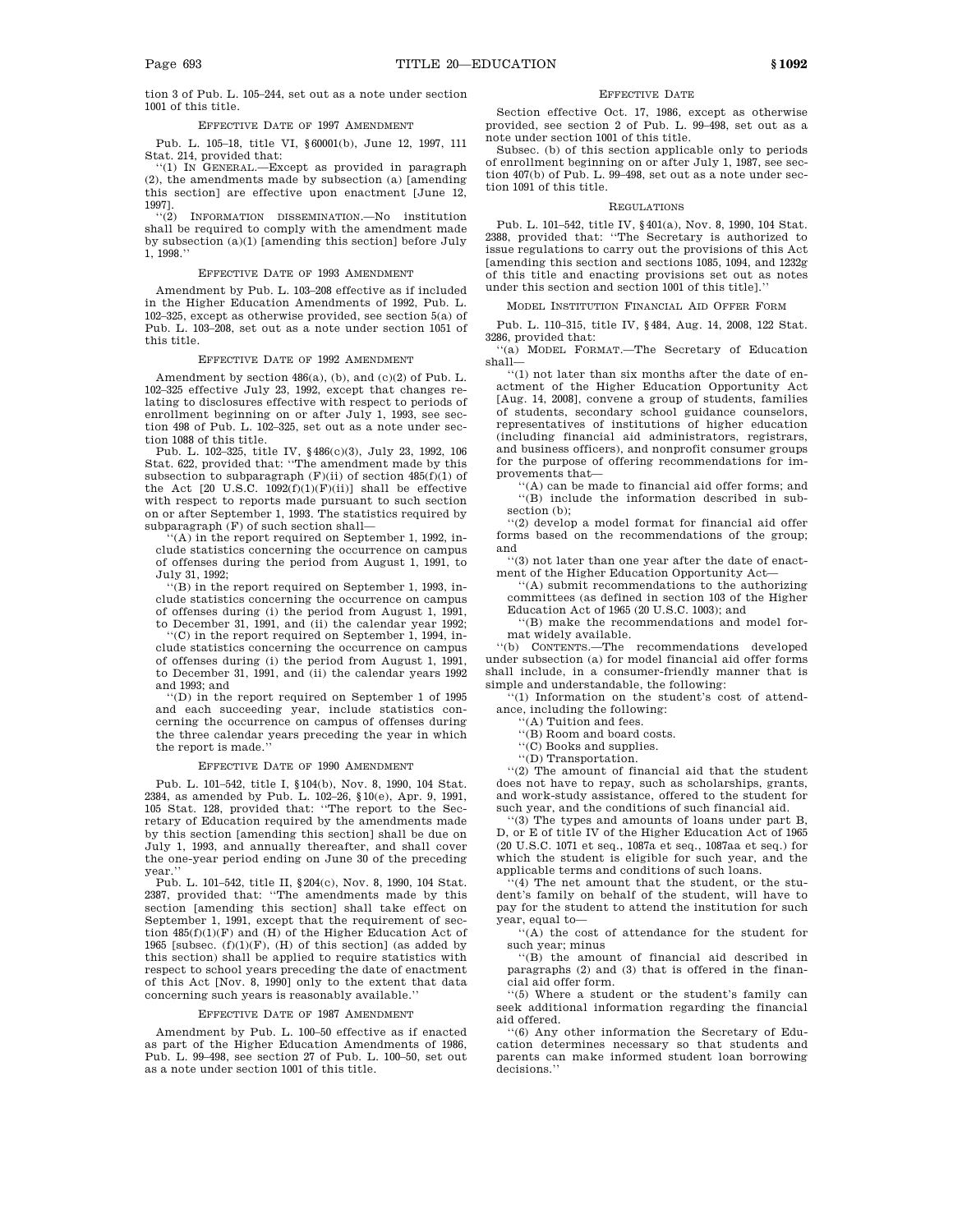#### CONGRESSIONAL FINDINGS

Pub. L. 103–382, title III, §360B(b), Oct. 20, 1994, 108 Stat. 3969, provided that: ''The Congress finds that—

 $(1)$  participation in athletic pursuits plays an important role in teaching young Americans how to work on teams, handle challenges and overcome obstacles;

''(2) participation in athletic pursuits plays an important role in keeping the minds and bodies of young Americans healthy and physically fit;

''(3) there is increasing concern among citizens, educators, and public officials regarding the athletic opportunities for young men and women at institutions of higher education;

''(4) a recent study by the National Collegiate Athletic Association found that in Division I–A institutions, only 20 percent of the average athletic department operations budget of \$1,310,000 is spent on women's athletics; 15 percent of the average recruiting budget of \$318,402 is spent on recruiting female athletes; the average scholarship expenses for men is \$1,300,000 and \$505,246 for women; and an average of 143 grants are awarded to male athletes and 59 to women athletes;

''(5) female college athletes receive less than 18 percent of the athletics recruiting dollar and less than 24 percent of the athletics operating dollar;

(6) male college athletes receive approximately \$179,000,000 more per year in athletic scholarship grants than female college athletes;

''(7) prospective students and prospective student athletes should be aware of the commitments of an institution to providing equitable athletic opportunities for its men and women students; and

''(8) knowledge of an institution's expenditures for women's and men's athletic programs would help prospective students and prospective student athletes make informed judgments about the commitments of a given institution of higher education to providing equitable athletic benefits to its men and women students.'

Pub. L. 101–542, title I, §102, Nov. 8, 1990, 104 Stat. 2381, provided that: ''The Congress finds that—

(1) education is fundamental to the development of individual citizens and the progress of the Nation as a whole;

''(2) there is increasing concern among citizens, educators, and public officials regarding the academic performance of students at institutions of higher education;

 $(3)$  a recent study by the National Institute of Independent Colleges and Universities found that just 43 percent of students attending 4-year public colleges and universities and 54 percent of students entering private institutions graduated within 6 years of enrolling;

''(4) the academic performance of student athletes, especially student athletes receiving football and basketball scholarships, has been a source of great concern in recent years;

''(5) more than 10,000 athletic scholarships are provided annually by institutions of higher education;

''(6) prospective students and prospective student athletes should be aware of the educational commitments of an institution of higher education; and

'(7) knowledge of graduation rates would help prospective students and prospective student athletes make an informed judgment about the educational benefits available at a given institution of higher education.''

Pub. L. 101–542, title II, §202, Nov. 8, 1990, 104 Stat. 2384, provided that: ''The Congress finds that—

'(1) the reported incidence of crime, particularly violent crime, on some college campuses has steadily risen in recent years;

''(2) although annual 'National Campus Violence Surveys' indicate that roughly 80 percent of campus crimes are committed by a student upon another student and that approximately 95 percent of the campus crimes that are violent are alcohol- or drug-related, there are currently no comprehensive data on campus crimes;

''(3) out of 8,000 postsecondary institutions participating in Federal student aid programs, only 352 colleges and universities voluntarily provide crime statistics directly through the Uniform Crime Report of the Federal Bureau of Investigation, and other institutions report data indirectly, through local police agencies or States, in a manner that does not permit

campus statistics to be separated; ''(4) several State legislatures have adopted or are considering legislation to require reporting of campus crime statistics and dissemination of security practices and procedures, but the bills are not uniform in their requirements and standards;

''(5) students and employees of institutions of higher education should be aware of the incidence of crime on campus and policies and procedures to prevent crime or to report occurrences of crime;

 $(6)$  applicants for enrollment at a college or university, and their parents, should have access to information about the crime statistics of that institution and its security policies and procedures; and

'(7) while many institutions have established crime preventive measures to increase the safety of campuses, there is a clear need—

''(A) to encourage the development on all campuses of security policies and procedures;

''(B) for uniformity and consistency in the report-

ing of crimes on campus; and ''(C) to encourage the development of policies and procedures to address sexual assaults and racial violence on college campuses.''

IMPROVING REPAYMENT OPTIONS FOR FEDERAL STUDENT LOAN BORROWERS

Memorandum of President of the United States, June

7, 2012, 77 F.R. 35241, provided: Memorandum for the Secretary of Education [and] the Secretary of the Treasury

More individuals than ever before are using student loans to finance college. Nearly two-thirds of college graduates borrow to pay for college, with an average debt upon graduation of about \$26,300. While a college education remains an excellent investment, this debt can be overly burdensome, especially for recent graduates during the first few years of their careers.

The Income-Based Repayment (IBR) plan for Federal student loans currently allows former students to cap their student loan payments at 15 percent of their current discretionary income. This plan can be an effective tool for helping individuals to manage their debt, especially during challenging economic times.

Over the past several years, my Administration has worked to improve repayment options available to borrowers, including through passage of an enhanced Income-Based Repayment plan, which will cap a Federal student loan borrower's monthly payments at 10 percent of his or her discretionary income starting in 2014. And we are pursuing administrative action that may extend these lower payments to some students as soon as the end of this calendar year.

However, too few borrowers are aware of the options available to them to help manage their student loan debt, including reducing their monthly payment through IBR. Additionally, too many borrowers have had difficulties navigating and completing the IBR application process once they have started it.

For many borrowers, the most significant challenge in completing the IBR application has been the incomeverification process, which, until recently, required borrowers to provide a signed copy of their income tax return. Although the Department of Education has recently removed some of the hurdles to completing the process, too many borrowers are still struggling to access this important repayment option due to difficulty in applying.

Therefore, by the authority vested in me as President by the Constitution and the laws of the United States of America, I hereby direct the following: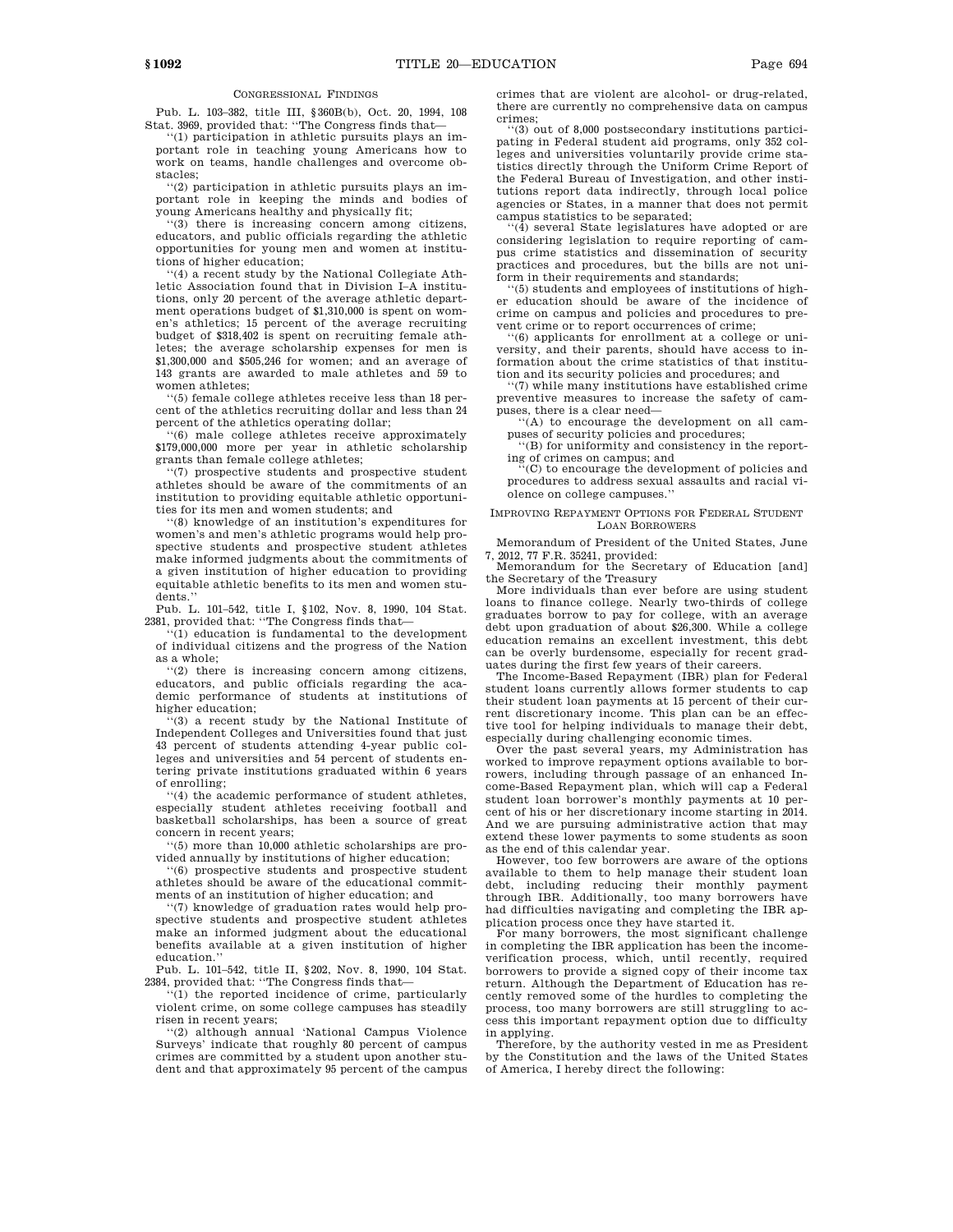SECTION 1. *Streamlined Application Process for Income-Based Repayment Plans*. By September 30, 2012, the Secretary of Education, in coordination with the Commissioner of Internal Revenue, shall create a streamlined online application process for IBR that allows student loan borrowers with federally held loans to import their Internal Revenue Service income data directly into the IBR application. This process will allow income information to be seamlessly transmitted so that borrowers can complete the application at one sitting. Federal direct student loan borrowers shall no longer be required to contact their loan servicer as the first step to apply.

SEC. 2. *Integrated Online and Mobile Resources for Loan Repayment Options and Debt Management*. By July 15, 2012, the Secretary of Education shall:

(a) create integrated online and mobile resources for students and former students to use in learning about Federal student aid, including an explanation of (1) the current IBR plan, which allows student loan borrowers to cap their monthly loan payments at 15 percent of their discretionary income and be eligible to have their remaining loan balances forgiven after 25 years of responsible payments; and (2) the proposed Pay As You Earn plan, which will allow many students to cap their monthly loan repayments at 10 percent of their discretionary income and be eligible for loan forgiveness after 20 years of responsible repayment; and

(b) develop and make available to borrowers an online tool to help students make better financial decisions, including understanding their loan debt and its impact on their everyday lives. This tool should incorporate key elements of best practices in financial literacy and link to students' actual Federal loan data to help them understand their individual circumstances and options for repayment.

SEC. 3. *Improved Notification of the Income-Based Repayment Plan*. The Secretary of Education shall instruct Federal direct student loan servicers to make borrowers aware of the option to participate in IBR before a student leaves school and upon entering repayment. Within 1 year of the date of this memorandum, the Department of Education shall make available, for institutions of higher education, a model exit counseling module that will enable students to understand their repayment options before leaving school and to choose a repayment plan for their student loans that best meets their needs.

SEC. 4. *General Provisions*. (a) Nothing in this memorandum shall be construed to impair or otherwise affect:

(i) the authority granted by law to an agency, or the head thereof; or

(ii) the functions of the Director of the Office of Management and Budget relating to budgetary, administrative, or legislative proposals.

(b) This memorandum shall be implemented consistent with applicable law and subject to the availability of appropriations.

(c) This memorandum is not intended to, and does not, create any right or benefit, substantive or procedural, enforceable at law or in equity by any party against the United States, its departments, agencies, or entities, its officers, employees, or agents, or any other person.

The Secretary of Education is hereby authorized and directed to publish this memorandum in the Federal Register.

#### BARACK OBAMA.

ESTABLISHING A WHITE HOUSE TASK FORCE TO PROTECT STUDENTS FROM SEXUAL ASSAULT

Memorandum for the Heads of Executive Departments and Agencies

Memorandum of President of the United States, Jan. 22, 2014, 79 F.R. 4385, provided:

The prevalence of rape and sexual assault at our Nation's institutions of higher education is both deeply troubling and a call to action. Studies show that about one in five women is a survivor of attempted or completed sexual violence while in college. In addition, a substantial number of men experience sexual violence during college. Although schools have made progress in addressing rape and sexual assault, more needs to be done to ensure safe, secure environments for students of higher education.

There are a number of Federal laws aimed at making our campuses safer, and the Departments of Education and Justice have been working to enforce them. Among other requirements, institutions of higher education participating in Federal student financial assistance programs (institutions), including colleges, universities, community colleges, graduate and professional schools, for-profit schools, trade schools, and career and technical schools, must provide students with information on programs aimed at preventing rape and sexual assault, and on procedures for students to reporting rape and sexual assault. Institutions must also adopt and publish grievance procedures that provide for the prompt and equitable resolution of rape and sexual assault complaints, and investigate reports of rape and sexual assault and take swift action to prevent their recurrence. Survivors of rape and sexual assault must also be provided with information on how to access the support and services they need. Reports show, however, that institutions' compliance with these Federal laws is uneven and, in too many cases, inadequate. Building on existing enforcement efforts, we must strengthen and address compliance issues and provide institutions with additional tools to respond to and address rape and sexual assault.

Therefore, I am directing the Office of the Vice President and the White House Council on Women and Girls to lead an interagency effort to address campus rape and sexual assault, including coordinating Federal enforcement efforts by executive departments and agencies (agencies) and helping institutions meet their obligations under Federal law. To these ends, it is hereby ordered as follows:

SECTION 1. *Establishment of the White House Task Force to Protect Students from Sexual Assault*. There is established a White House Task Force to Protect Students from Sexual Assault (Task Force). The Task Force shall be co-chaired by designees of the Office of the Vice President and the White House Council on Women and Girls.

(a) Membership of the Task Force. In addition to the Co-Chairs, the Task Force shall consist of the following members:

(i) the Attorney General;

(ii) the Secretary of the Interior;

(iii) the Secretary of Health and Human Services;

(iv) the Secretary of Education;

(v) the Director of the Office of Science and Technology Policy;

(vi) the Director of the Domestic Policy Council;

(vii) the Cabinet Secretary; and

(viii) the heads of agencies or offices as the Co-Chairs may designate.

(b) A member of the Task Force may designate, to perform the Task Force functions of the member, senior officials who are part of the member's agency or office, and who are full-time officers or employees of the Federal Government.

SEC. 2. *Mission and Function of the Task Force*. (a) The Task Force shall work with agencies to develop a coordinated Federal response to campus rape and sexual assault. The functions of the Task Force are advisory only and shall include making recommendations to meet the following objectives:

(i) providing institutions with evidence-based best and promising practices for preventing and responding to rape and sexual assault;

(ii) building on the Federal Government's existing enforcement efforts to ensure that institutions comply fully with their legal obligations to prevent and respond to rape and sexual assault;

(iii) increasing the transparency of the Federal Government's enforcement activities concerning rape and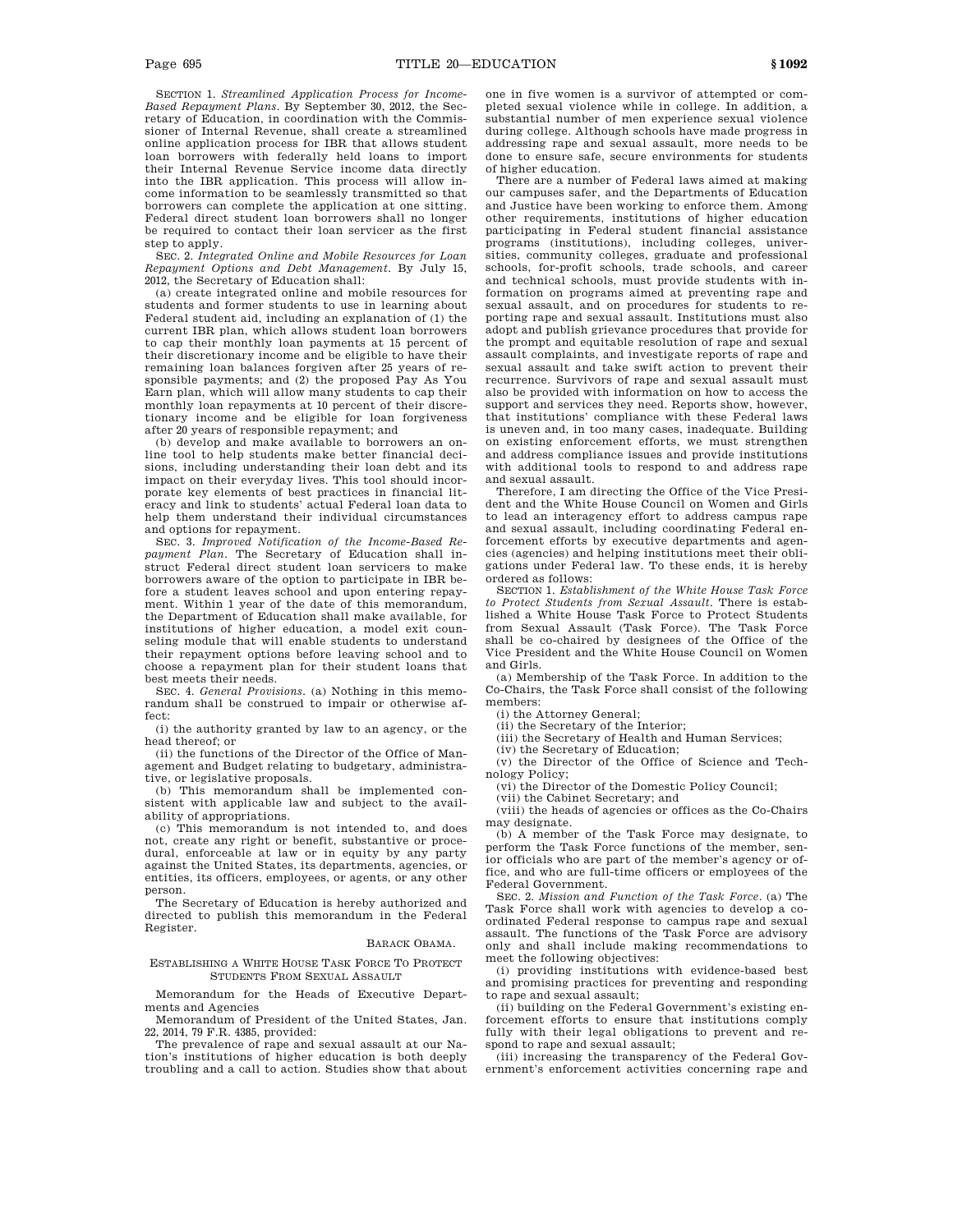sexual assault, consistent with applicable law and the interests of affected students;

(iv) broadening the public's awareness of individual institutions' compliance with their legal obligation to address rape and sexual assault; and

(v) facilitating coordination among agencies engaged in addressing rape and sexual assault and those charged with helping bring institutions into compliance with the law.

(b) In accordance with applicable law and in addition to regular meetings, the Task Force shall consult with external stakeholders, including institution officials, student groups, parents, athletic and educational associations, local rape crisis centers, and law enforcement agencies.

(c) Because rape and sexual assault also occur in the elementary and secondary school context, the Task Force shall evaluate how its proposals and recommendations may apply to, and may be implemented by, schools, school districts, and other elementary and secondary educational entities receiving Federal financial assistance.

SEC. 3. *Action Plan*. (a) Within 90 days of the date of this memorandum, the Task Force shall develop and submit proposals and recommendations to the President for:

(i) providing examples of instructions, policies, and protocols for institutions, including: rape and sexual assault policies; prevention programs; crisis intervention and advocacy services; complaint and grievance procedures; investigation protocols; adjudicatory procedures; disciplinary sanctions; and training and orientation modules for students, staff, and faculty;

(ii) measuring the success of prevention and response efforts at institutions, whether through compliance with individual policies or through broader assessments of campus climate, attitudes and safety, and providing the public with this information;

(iii) maximizing the Federal Government's effectiveness in combatting campus rape and sexual assault by, among other measures, making its enforcement activities transparent and accessible to students and prospective students nationwide; and

(iv) promoting greater coordination and consistency among the agencies and offices that enforce the Federal laws addressing campus rape and sexual assault and support improved campus responses to sexual violence.

(b) Within 1 year of the date of this memorandum, and then on an annual basis, the Task Force shall provide a report to the President on implementation efforts with respect to this memorandum.

SEC. 4. *General Provisions*. (a) This memorandum is not intended to, and does not, create any right or benefit, substantive or procedural, enforceable at law or in equity by any party against the United States, its departments, agencies, or entities, its officers, employees, or agents, or any other person.

(b) Nothing in this memorandum shall be construed to impair or otherwise affect:

(i) the authority granted by law to an agency or the head thereof; or

(ii) the functions of the Director of the Office of Management and Budget relating to budgetary, administrative, or legislative proposals.

(c) The heads of agencies and offices shall assist and provide information to the Task Force, consistent with applicable law, as may be necessary to carry out the functions of the Task Force. Each agency and office shall bear its own expenses of participating in the Task Force.

(d) This memorandum shall be implemented consistent with applicable law and subject to the availability of appropriations.

(e) The Secretary of Education is authorized and directed to publish this memorandum in the Federal Register.

BARACK OBAMA.

### HELPING STRUGGLING FEDERAL STUDENT LOAN BORROWERS MANAGE THEIR DEBT

Memorandum of President of the United States, June 9, 2014, 79 F.R. 33843, provided:

Memorandum for the Secretary of the Treasury[, and] the Secretary of Education

A college education is the single most important investment that Americans can make in their futures. College remains a good investment, resulting in higher earnings and a lower risk of unemployment. Unfortunately, for many low- and middle-income families, college is slipping out of reach. Over the past three decades, the average tuition at a public four-year college has more than tripled, while a typical family's income has increased only modestly. More students than ever are relying on loans to pay for college. Today, 71 percent of those earning a bachelor's degree graduate with debt, which averages \$29,400. While most students are able to repay their loans, many feel burdened by debt, especially as they seek to start a family, buy a home, launch a business, or save for retirement.

Over the past several years, my Administration has worked to ensure that college remains affordable and student debt is manageable, including through raising the maximum Pell Grant award by nearly \$1,000, creating the American Opportunity Tax Credit, and expanding access to student loan repayment plans, where monthly obligations are calibrated to a borrower's income and debt. These income-driven repayment plans, like my Pay As You Earn plan, which caps a Federal student loan borrower's payments at 10 percent of income, can be an effective tool to help individuals manage their debt, and pursue their careers while avoiding consequences of defaulting on a Federal student loan, such as a damaged credit rating, a tax refund offset, or garnished wages.

While my Administration has made significant strides in expanding repayment options available to borrowers and building awareness of income-driven repayment plans, more needs to be done. Currently, not all student borrowers of Federal Direct Loans can cap their monthly loan payments at 10 percent of income, and too many struggling borrowers are still unaware of the options available to them to help responsibly man-

age their debt. Therefore, by the authority vested in me as President by the Constitution and the laws of the United States of America, I hereby direct the following:

SECTION 1. *Expanding the President's Pay As You Earn Plan to More Federal Direct Loan Borrowers*. Within 1 year after the date of this memorandum, the Secretary of Education shall propose regulations that will allow additional students who borrowed Federal Direct Loans to cap their Federal student loan payments at 10 percent of their income. The Secretary shall seek to target this option to those borrowers who would otherwise struggle to repay their loans. The Secretary shall issue final regulations in a timely fashion after considering all public comments, as appropriate, with the goal of making the repayment option available to borrowers by December 31, 2015.

SEC. 2. *Improving Communication Strategies to Help Vulnerable Borrowers*. By December 31, 2014, the Secretary of Education shall develop, evaluate, and implement new targeted strategies to reach borrowers who may be struggling to repay their Federal student loans to ensure that they have the information they need to select the best repayment option and avoid future default. In addition to focusing on borrowers who have fallen behind on their loan payments, the Secretary's effort shall focus on borrowers who have left college without completing their education, borrowers who have missed their first loan payment, and borrowers (especially those with low balances) who have defaulted on their loans to help them rehabilitate their loans with income-based monthly payments. The Secretary of Education shall incorporate data analytics into the communications efforts and evaluate these new strategies to identify areas for improvement and build on successful practices.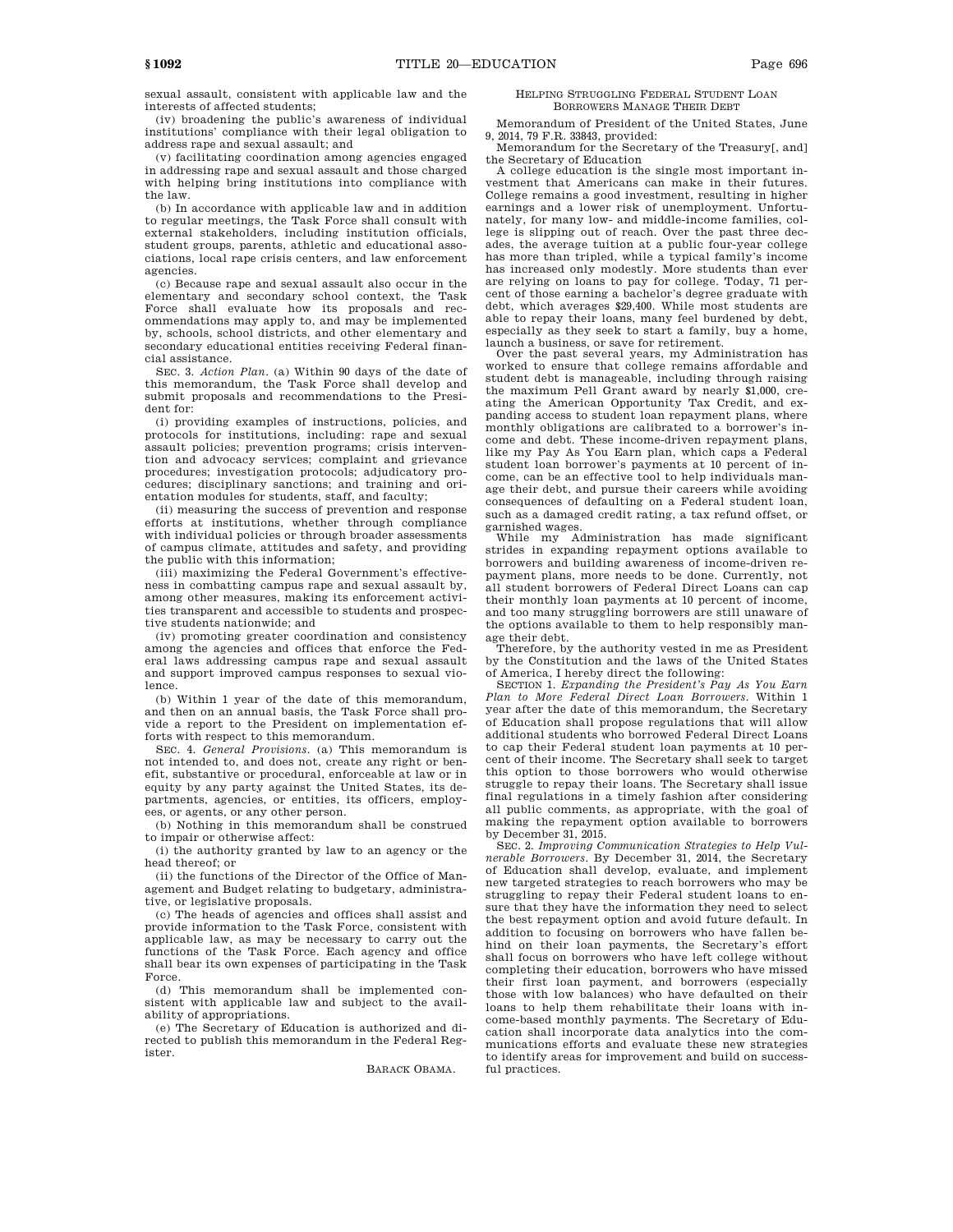SEC. 3. *Encouraging Support and Awareness of Repayment Options for Borrowers During Tax Filing Season*. By September 30, 2014, the Secretary of the Treasury and the Secretary of Education shall invite private-sector entities to enter into partnerships to better educate borrowers about income-based repayment plans during the tax filing season in 2015. Building off of prior work, the Secretaries shall further develop effective ways to inform borrowers about their repayment options during the tax filing season in 2015, as well as through personalized financial management tools.

SEC. 4. *Promoting Stronger Collaboration to Ensure That Students and Their Families Have the Information They Need to Make Informed Borrowing Decisions*. By September 30, 2014, the Secretary of Education, in consultation with the Secretary of the Treasury, shall develop a pilot project to test the effectiveness of loan counseling resources, including the Department of Education's Financial Awareness Counseling Tool. The Secretary of Education shall convene higher education experts and student-debt researchers to identify ways to evaluate and strengthen loan counseling for Federal student loan borrowers. Additionally, the Secretaries shall collaborate with organizations representing students, teachers, nurses, social workers, entrepreneurs, and business owners, among others, to help borrowers represented by these organizations learn more about the repayment options that are available to them in financing their investment in higher education and managing their debt, and to provide more comparative, customized resources to those borrowers when possible.

SEC. 5. *General Provisions*. (a) Nothing in this memorandum shall be construed to impair or otherwise affect:

(i) the authority granted by law to an agency, or the head thereof; or

(ii) the functions of the Director of the Office of Management and Budget relating to budgetary, administrative, or legislative proposals.

(b) This memorandum shall be implemented consistent with applicable law and subject to the availability of appropriations.

(c) This memorandum is not intended to, and does not, create any right or benefit, substantive or procedural, enforceable at law or in equity by any party against the United States, its departments, agencies, or entities, its officers, employees, or agents, or any other person.

(d) The Secretary of Education is hereby authorized and directed to publish this memorandum in the Federal Register.

## BARACK OBAMA.

#### STUDENT AID BILL OF RIGHTS TO HELP ENSURE AFFORDABLE LOAN REPAYMENT

Memorandum of President of the United States, Mar. 10, 2015, 80 F.R. 13475, provided:

Memorandum for the Secretary of the Treasury[,] the Secretary of Education[,] the Commissioner of Social Security[,] the Director of the Consumer Financial Protection Bureau[,] the Director of the Office of Management and Budget[,] the Director of the Office of Science and Technology Policy[, and] the Director of the Domestic Policy Council

America thrived in the 20th century in large part because we had the most educated workforce in the world. Today, more than ever, Americans need knowledge and skills to meet the demands of a growing global economy. Since many students borrow to pay for postsecondary education, it is imperative they be able to manage their debt as they embark on their careers.

My Administration has taken historic action to ensure that college remains affordable and student debt remains manageable. We have eliminated tens of billions of dollars in student loan subsidies paid to banks in order to increase the maximum Pell grant by nearly \$1,000 and provide a path for borrowers to limit payments on many student loans to 10 percent of income, and we have worked with the Congress to enact the American Opportunity Tax Credit, worth \$10,000 over 4 years of college. We have promoted innovation and competition to bring down college costs, increased completion rates, and given consumers clear, transparent information on college performance.

College remains an excellent investment, and student loans enable many who could not otherwise do so to access further education. However, there is more work to do to help students repay their loans responsibly. In 2013, college graduates owed an average of \$28,400 in Federal and private loans. More than one in eight Federal borrowers default on their loans within 3 years of leaving school. My Administration has already put in place significant protections that ensure borrowers with credit cards and mortgages are treated fairly. We can and should do much more to give students affordable ways to meet their responsibilities and repay their loans.

Now is the time for stronger protections for the more than 40 million Americans with student loan debt. All student loan borrowers should have access to an efficient and responsive complaint and feedback system that holds loan servicers accountable and promotes transparency, the information and flexibility they need to repay their loan responsibly and avoid default, and protections to ensure that they will be treated fairly even if they struggle to repay their loans.

Therefore, by the authority vested in me as President by the Constitution and the laws of the United States of America, I hereby direct the following:

SECTION 1. *State-of-the-Art Complaint and Feedback System*.

(a) *Complaints and Feedback Regarding Federal Financial Aid*. By July 1, 2016, the Secretary of Education shall develop and implement a simple process for borrowers to file complaints regarding Federal financial aid, including those pertaining to lenders, loan servicers, private collection agencies, and institutions of higher education. The process shall allow people to file a complaint and monitor its progress toward resolution. In addition, the Department of Education will provide data from the complaint system to other enforcement agencies that are responsible for oversight of Federal student loan lenders, loan servicers, private collection agencies, and institutions of higher education. By October 1, 2017, and annually thereafter, the Department of Education shall publish a report summarizing and analyzing the content in and resolution of borrower complaints and feedback received through the process. By October 1, 2015, the Secretary of Education shall report to the President, through the Director of the Domestic Policy Council and the Director of the Office of Management and Budget, on the optimal way to address other student complaints regarding institutions of higher education that participate in Federal student financial aid programs.

(b) *Coordination Among Other Enforcement Agencies*. By October 1, 2015, the Secretary of Education shall, in consultation with the Director of the Consumer Financial Protection Bureau, recommend to the President, through the Director of the Domestic Policy Council and the Director of the Office of Management and Budget, a process for sharing information with relevant enforcement agencies so that those enforcement agencies may refer matters where there may be violations of consumer protection law.

SEC. 2. *Helping Borrowers Repay Their Loans and Avoid Default*.

(a) *Higher Standards for Federal Direct Loan Servicing*. By January 1, 2016, the Secretary of Education shall require all Federal Direct student loan servicers to provide enhanced disclosures to borrowers and strengthened consumer protections. These disclosures and consumer protections shall be improved throughout the loan repayment process, and shall include disclosures to borrowers regarding loan transfers from one servicer to another and notifications when borrowers become delinquent or have incomplete applications to change repayment plans. As soon as practicable, the Secretary shall direct all Federal Direct student loan servicers to